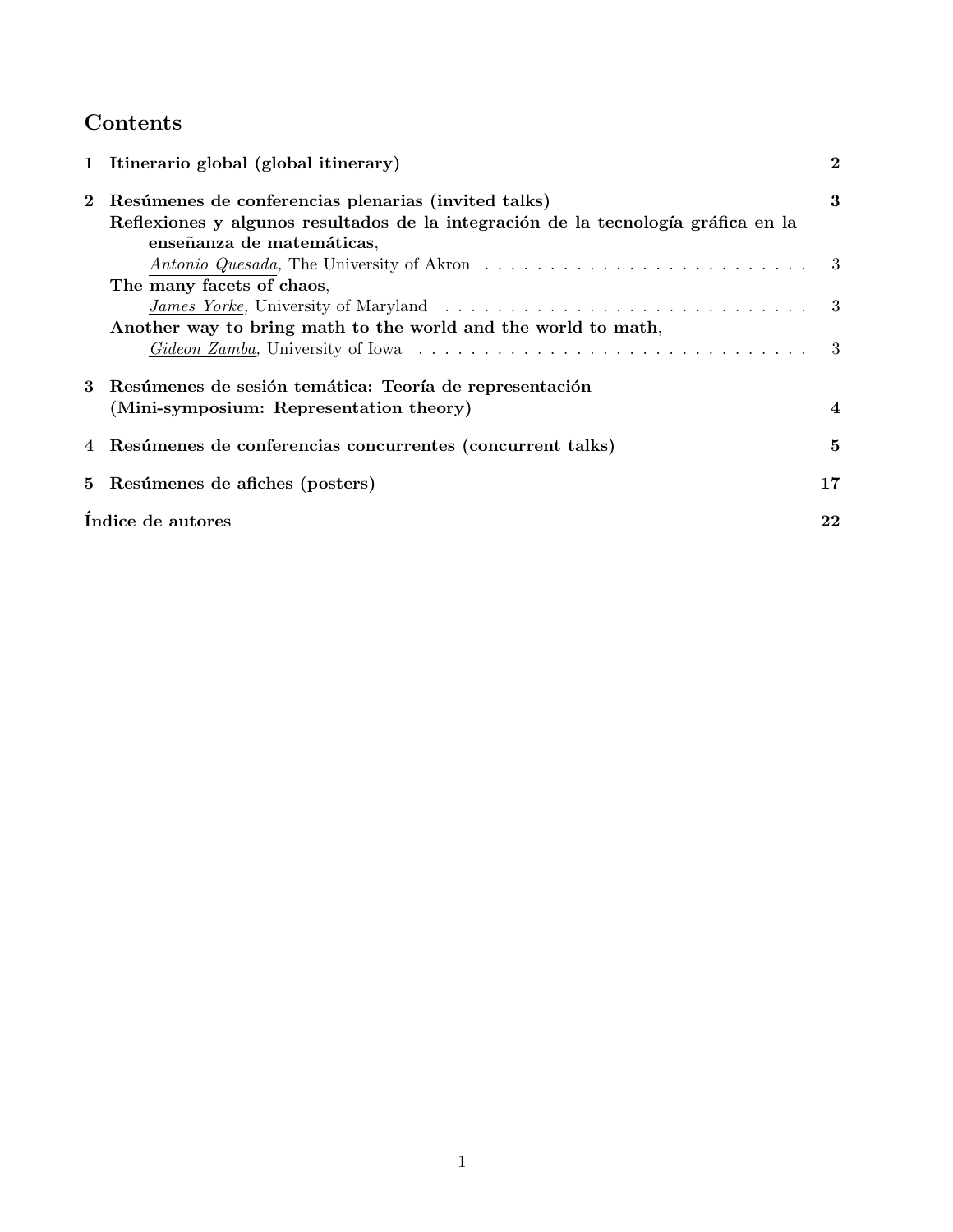# Itinerario global (global itinerary) 1 Itinerario global (global itinerary)  $\overline{a}$

MAPSC es el Museo de Arte de Ponce - Salón Caribe. MAPSC es el Museo de Arte de Ponce - Salón Caribe.  $CD$  denota los salones en el segundo piso del CDC.<br>Viernes 28 de febrero de 2014 CD denota los salones en el segundo piso del CDC. CDC es el Complejo Deportivo y Cultural. CDC es el Complejo Deportivo y Cultural.

|                               | CD 202B                                                       |             |           |                       | R. Martínez                          | H. Colón   E. Orozco   J. Rivera <sup>1</sup>   M. Schütz-Scmuck |                          | Actividad de confraternización - Museo de Arte de Ponce- Jardín Puerto Rico |  |
|-------------------------------|---------------------------------------------------------------|-------------|-----------|-----------------------|--------------------------------------|------------------------------------------------------------------|--------------------------|-----------------------------------------------------------------------------|--|
|                               |                                                               |             |           | Sesiones concurrentes |                                      |                                                                  |                          |                                                                             |  |
| Viernes 28 de febrero de 2014 | CDC $\parallel$ CD 201 $\parallel$ CD 201B $\parallel$ CD 202 |             |           |                       | A. Portnoy   E. Morales   L. Cáceres |                                                                  |                          |                                                                             |  |
|                               |                                                               |             |           |                       |                                      |                                                                  |                          |                                                                             |  |
|                               |                                                               | Registro    | Mesas     |                       |                                      |                                                                  |                          |                                                                             |  |
|                               | MAPSC                                                         |             |           |                       |                                      |                                                                  | $7:15-8:15$   A. Quesada |                                                                             |  |
|                               | Hora                                                          | $5:00-6:00$ | 5:00-7:00 |                       | $6:00 - 6:25$                        | $6:30-6:55$                                                      |                          | 8:15-9:30                                                                   |  |

| CDC               | CD 201        | Sábado 1 de marzo de 2014<br>CD 201B | CD 202                | CD 202B       | CD205                                |
|-------------------|---------------|--------------------------------------|-----------------------|---------------|--------------------------------------|
| Registro/Desayuno |               |                                      |                       |               |                                      |
| Bienvenida        |               |                                      |                       |               |                                      |
| J. Yorke          |               |                                      |                       |               |                                      |
| Mesas             | Mini-simposio |                                      | Sesiones concurrentes |               |                                      |
|                   | C. De La Mora | I. Dejter                            | A. Alvarado           | F. Castro     | K. Gelis                             |
|                   | E. Treviño    | E. Ramos                             | W. Abdalla            | G. Castellini | G. Lopez                             |
|                   | E. Dueñes     | M. Salcedo-Villanueva                | H. Torres             | L. Medina     | $\overline{J}$ . Rivera <sup>2</sup> |
|                   | P. Harris     | D. Torres                            | P. Negrón             | L. Steinberg  | E. Suazo                             |
| Almuerzo          |               |                                      |                       |               |                                      |
| G. Zamba          |               |                                      |                       |               |                                      |
| Mesas             |               |                                      | Sesiones concurrentes |               |                                      |
|                   | S. Nguyen     | A. Vargas                            | C. Serna              | X. Terán      |                                      |
|                   | J. Cajigas    | C. Valverde                          | R. Toro               | L. Shan       |                                      |
| Afiches           |               |                                      |                       |               |                                      |
|                   | Sesión Admin. |                                      |                       |               |                                      |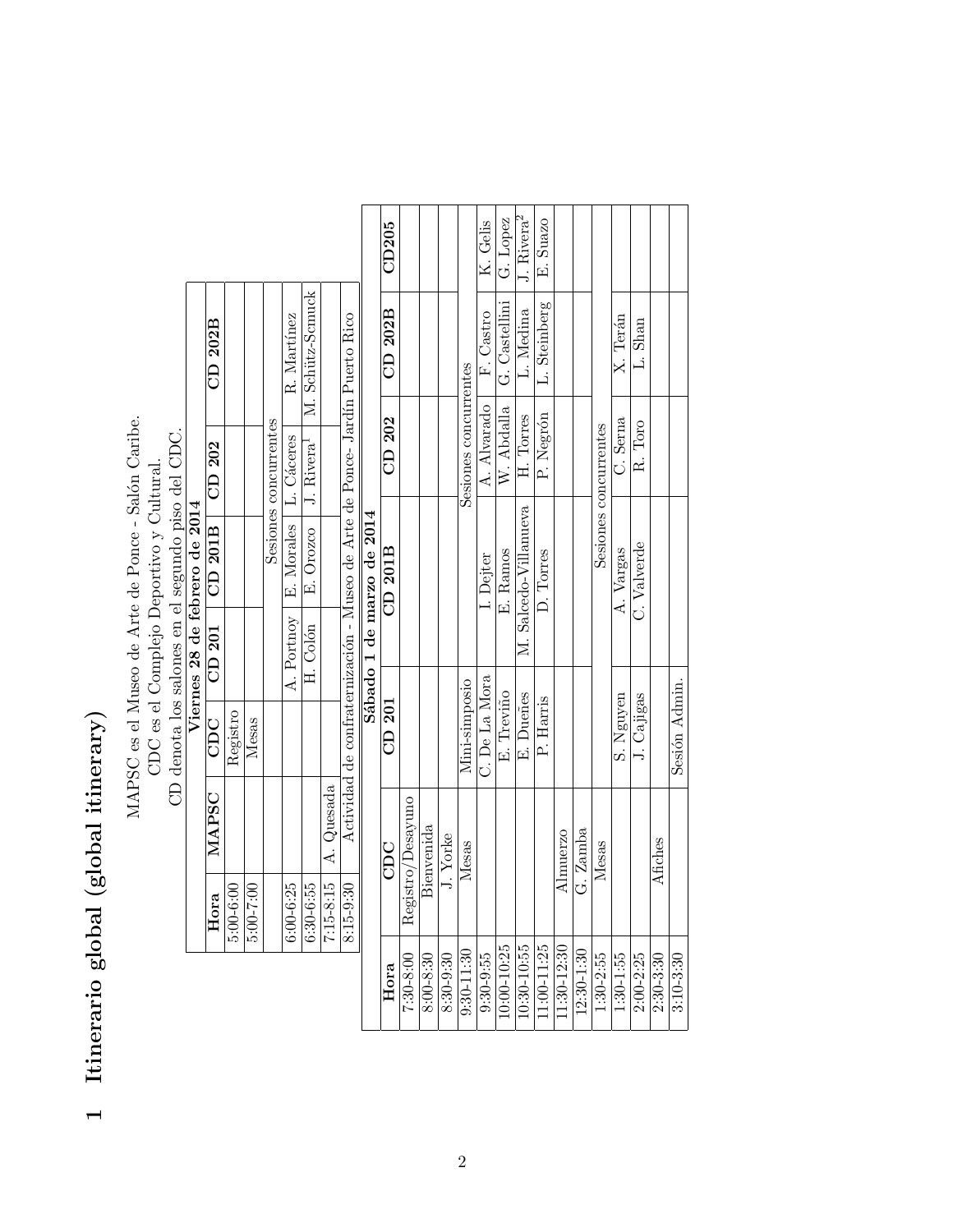# 2 Resúmenes de conferencias plenarias (invited talks)

## Reflexiones y algunos resultados de la integración de la tecnología gráfica en la enseñanza de matemáticas

### Antonio Quesada, The University of Akron

En esta ponencia reflexionamos sobre los cambios que está promoviendo la integración de la tecnología gráfica portátil (TGP) en la enseñanza y el aprendizaje de matemáticas, particularmente en conceptos de cálculo a nivel de pre-cálculo. Presentamos ejemplos de cómo las múltiples representaciones y herramientas que la TGP facilita hacen accesibles a nivel de pre-cálculo problemas que tradicionalmente se estudian a niveles m´as avanzados, al mismo tiempo que nos ofrecen formas nuevas de resolver problemas. Si el tiempo lo permite presentaremos resultados de investigación sobre cómo están preparados docentes y futuros docentes para enfrentar estos cambios, y como los presentan los libros de texto en pre-cálculo.

Keywords: tecnología, educación

## The many facets of chaos

## James Yorke, University of Maryland

Scientists were probably the last people to find out about chaos. Everyone knows our lives are all chaotic and unpredictable in the long run. Benjamin Franklin wrote the famous lines "For the want of a nail, the shoe was lost; for the want of a shoe the horse was lost; and for the want of a horse the rider was lost, being overtaken and slain by the enemy, all for the want of care about a horseshoe nail." Others carried this story further so that losing the rider and his message lead to the loss of a battle, then a war, and finally a kingdom, all for the want of a horseshoe's nail. There is common science fiction theme of time travelers making small pivotal perturbations in the past that result in crucial changes in the present. In Ray Bradbury's 1952 short story, "A Sound of Thunder", a time traveler goes back millions of years and accidentally steps on a butterfly, significantly changing the present day world. Chaos is an area of science and mathematics that describes situations in which small changes can cascade into larger and larger long-term effects. Meteorologist Edward Lorenz, one of the founders of chaos theory, suggested in 1960 that the flap of a butterfly wing in Brazil might set off a tornado in Texas, implying that we can never know all the factors that determine our weather. At best we can only predict the details of the weather a few days ahead.

Keywords: chaos theory

## Another way to bring math to the world and the world to math

## Gideon Zamba, University of Iowa

Applied mathematics is a field of constant adaptability to the world's contingencies. Such adaptability requires a solid training and understanding of theoretical and pure mathematical thinking—as the activity of applied thinking is vitally connected with research in pure mathematics. One such applied mathematical field is the field of statistics. As the world continues to rely more and more on data for decision making, statistics and associated data-driven fields have gained increased recognition. The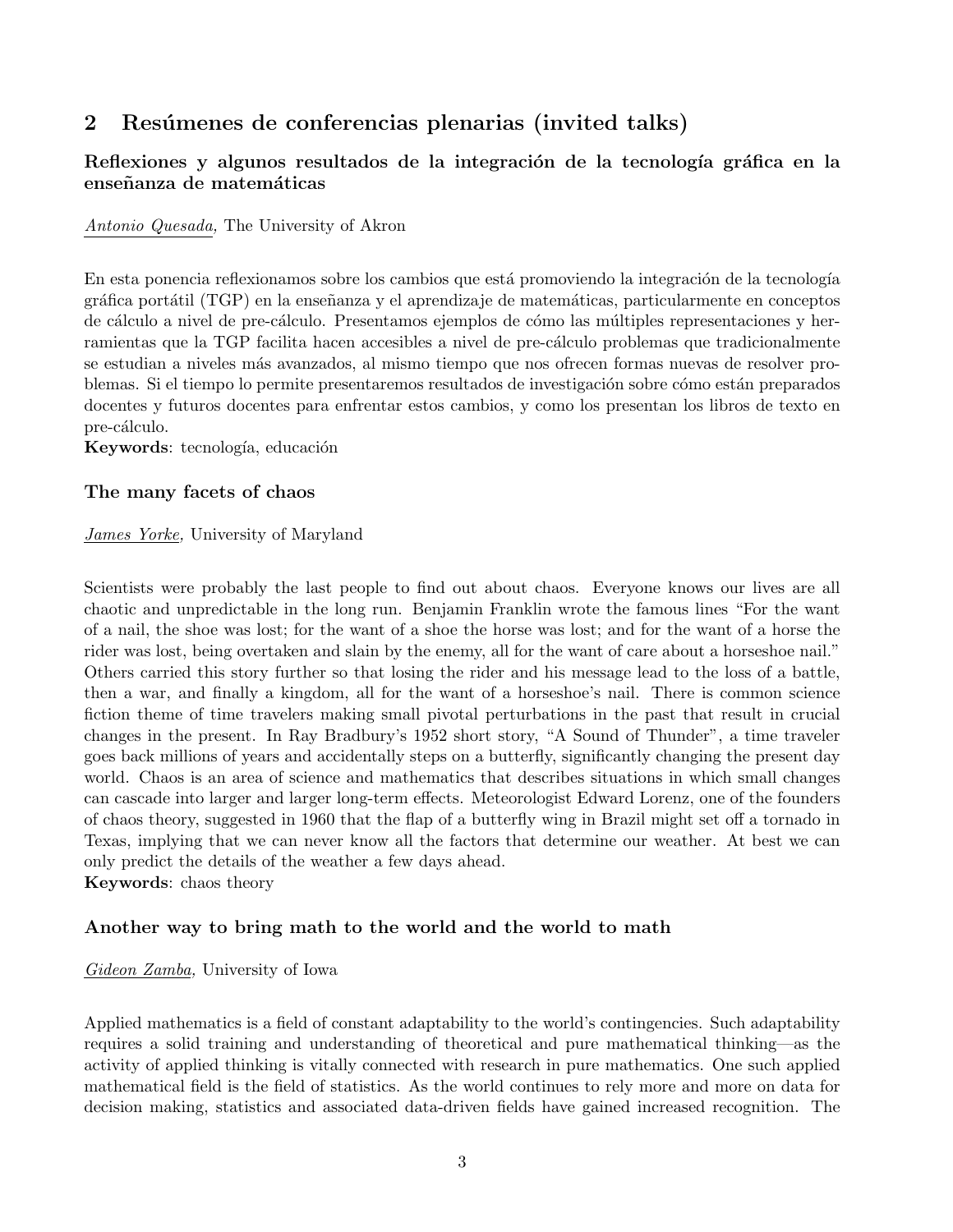purpose of this talk is to educate attendees about the field of statistics, about statistical involvements, and further provide an example of settings where statistical theory finds an application and where real world application calls for a new statistical development. The presentation further elaborates on Biostatistics and provides some general advice about mathematical and computational skills needed for a successful graduate degree in Biostatistics. The presentation is semi technical. Keywords: Mathematics, Statistics, Biostatistics

# 3 Resúmenes de sesión temática: Teoría de representación (Mini-symposium: Representation theory)

#### Introduction to Langlands functoriality conjecture

Carlos De La Mora, Purdue University

In 1967 Robert Langlands wrote a letter to Andre Weil, it is in there where Langlands first describes his ideas about functoriality. The functoriality conjecture has deep implications in number theory and has been from its very beginning an important question. The purpose of this talk is to give an introduction to Langlands functoriality conjecture. We show how to a reductive group defined over a number field k Langlands associates the so called L-group usually denoted by <sup>L</sup>G. If V is the set of valuations of k, and  $\pi$  is an automorphic representation, we have that  $\pi = \otimes_{v \in V}^{\prime} \pi_v$  where  $\pi_v$  is unramified for all v except for a finite set. To each unramified representation  $\pi_v$  we can canonically associate a semisimple class in  ${}^L G$ , given by the Satake isomorphism. The Langlands functoriality conjecture states that if G' is another reductive group over k, and  $\rho: L G \mapsto L G'$  is an L-group homomorphism, then to each automorphic representation  $\pi$  of G there is an automorphic representation  $\pi'$  of G' such that ρ maps the semisimple class at the unramified places of π to the semisimple classes at the unramified places of  $\pi'$ .

Keywords: Number Theory, Langlands Program, Representation Theory

#### Some arithmetic problems related to Sierpinski's triangle

Eduardo Dueñez, University of Texas at San Antonio

The Sierpinski triangle supports a natural self-similar probability measure  $\mu$ . The projected measure  $\mu_L$  of  $\mu$  on a fixed line L possesses interesting properties that lead to arithmetic questions. For instance, when L is a height of the triangle, the study of  $\mu_L$  leads to questions in transcendental number theory via a certain "1 : 2-weighted" binary representation of real numbers.

For certain lines L, computing the local fractal dimension of  $\mu_L$  at a point of L amounts to quantifying the growth of the entries in long products of matrices with integral entries. Such estimates are difficult to obtain in general, but in specific cases the matrix entries are bounded by recognizable arithmetic sequences (e.g., Fibonacci numbers).

Keywords: Sierpinski triangle, binary expansions, integral matrices

#### Computational complexities associated to Kostant's weight multiplicity formula Pamela E. Harris, United States Military Academy

Finite dimensional representations of semisimple Lie algebras are completely understood, after work of Élie Cartan. A representation of a semisimple Lie algebra,  $\mathfrak{g}$ , is analyzed by choosing a Cartan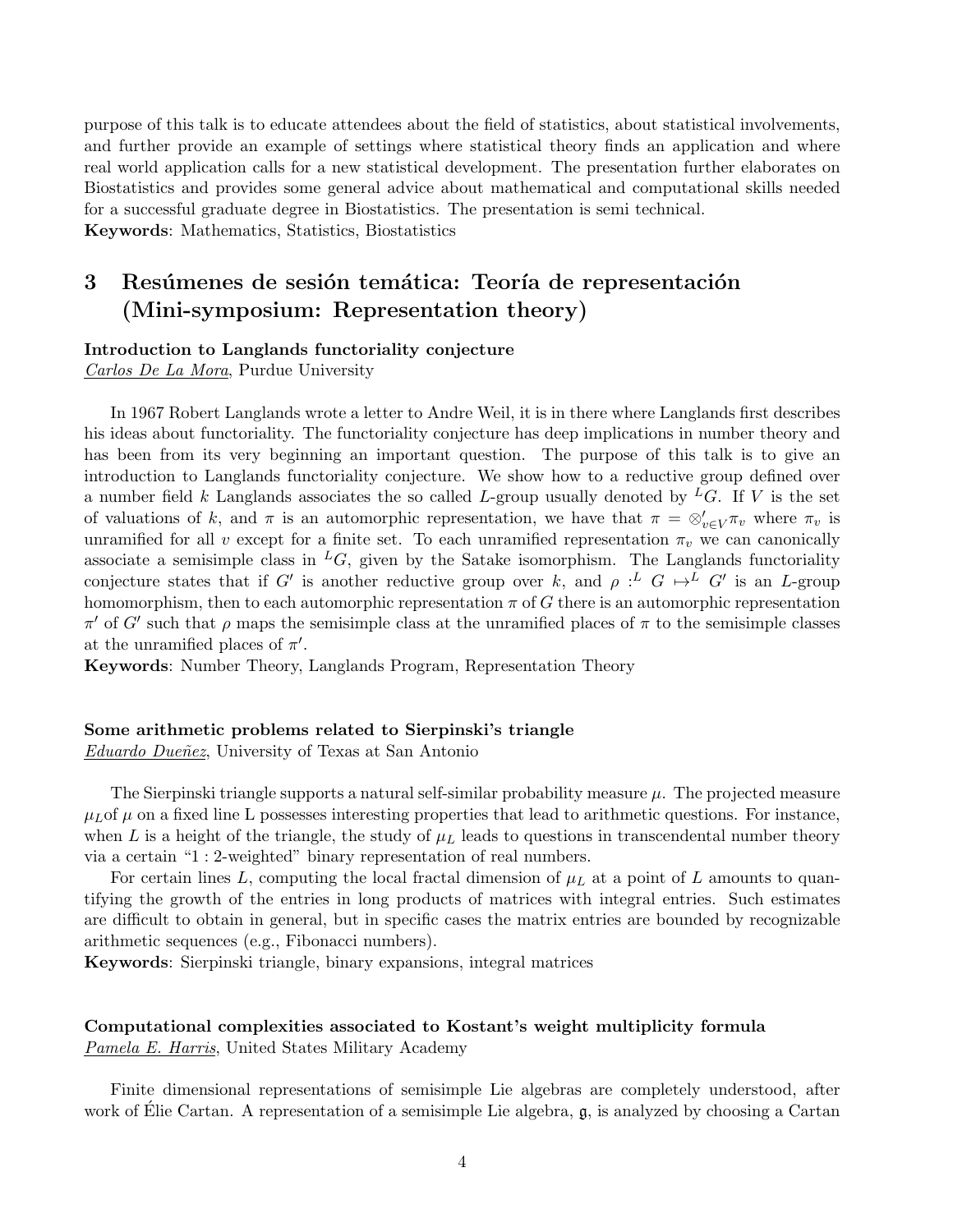subalgebra. Then the representations of g can be decomposed into weight spaces. This reduces the analysis of representations to the combinatorics of the possible weights which can occur. In this talk we introduce Kostant's weight multiplicity formula and explore the associated computational complexities in the application of this formula. In particular, we will define and compute the Weyl alternation sets of the zero-weight space of classical Lie algebras of rank 2 and explain their use in computing specific weight multiplicities.

Keywords: Representation Theory, Lie algebras, Combinatorics

## Prime gaps, a breakthrough in number theory and the use of the internet for mathematical research

Enrique Treviño, Lake Forest College

In May 2013 Yitang Zhang, a lecturer at the University of New Hampshire, announced an astonishing result in prime number theory. In this talk I plan to give the necessary background to understand the amazing result proved by Zhang. I will also talk about the work done online by the Polymath 8 project, led by Terence Tao, to improve the bounds. Finally, I will talk about the work of James Maynard. Maynard in October was able to get a different proof of the finite gaps, a proof that yielded a stronger result.

Keywords: prime numbers, prime gaps, sieve theory

## 4 Resúmenes de conferencias concurrentes (concurrent talks)

#### Formación de coaliciones en la corte suprema de los Estados Unidos basadas en un modelo de más de una dimensión

Widad Abdalla, Universidad de Puerto Rico - Mayagüez Juan Ariel Ortiz Navarro, Universidad de Puerto Rico - Mayagüez

La Escala Martin-Quinn es un método desarrollado por Andrew D. Martin y Kevin M. Quinn que estima la ideología de la Corte Suprema de los Estados Unidos. En general, ésta es una escala liberal/conservador de una dimensión. Steven J. Brams demuestra la deficiencia que tiene la escala MQ para predecir coaliciones 5-4 en la Corte Suprema. El objetivo principal de esta investigación es crear un modelo de m´as de una dimensi´on para poder predecir coaliciones 5-4 en la Corte Suprema de manera más eficiente que la Escala MQ.

Keywords: Modelos coaliciones, corte suprema, teoria juegos

## An object oriented framework for the local discontinuous Galerkin method applied to time-harmonic Maxwell's equations in three dimensional domains

Arlin Alvarado, Universidad de Puerto Rico - Mayagüez Paul Castillo, Universidad de Puerto Rico - Mayagüez

We validate the Local Discontinuous Galerkin (LDG) method applied to time harmonic Maxwell's equations with heterogeneous electrical permittivity and magnetic permeability in bounded polyhedral domains. The weak formulation is formulated for the electric field and uses a simple definition, based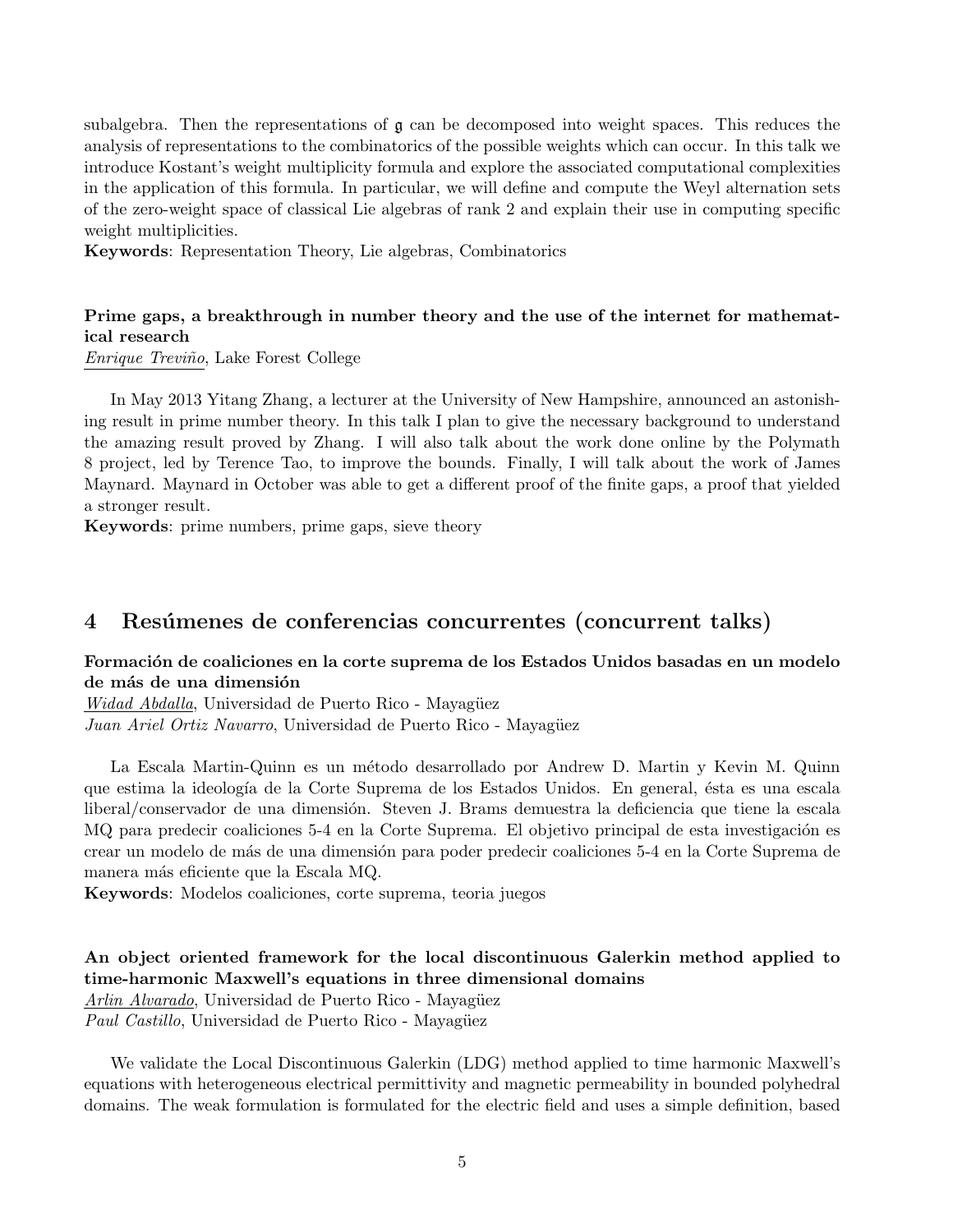on a convex combination of the values of the electric field in adjacent cells. Using a tensor notation, a simplified description of the most relevant discrete operators which is also suitable for the implementation of other discontinuous Galerkin methods, is presented. Some computational aspects such as preconditioning, memory issues, etc are discussed. Finally, to assess the accuracy of the method several numerical experiments on high and low regularity solutions are carried out using high order approximations.

Keywords: Discontinuous Galerkin methods, Local Discontinuous Galerkin method, time-harmonic Maxwell equations, Electromagnetics computational

#### Numerical methods for linear diffusion equations in the presence of an interface

Vrushali Bokil, Oregon State University Nathan Gibson, Oregon State University Son Nguyen, Universidad de Puerto Rico - Río Piedras Enrique Thomann, Oregon State University Edward Waymire, Oregon State University

We consider numerical methods for linear parabolic equations in one spatial dimension having piecewise constant diffusion coefficients defined by a one parameter family of interface conditions at the discontinuity. We construct immersed interface finite element methods for an alternative formulation of the original deterministic diffusion problem in which the interface condition is recast as a natural condition on the interfacial flux for which the given operator is self adjoint. An Euler-Maruyama method is developed for the stochastic differential equation corresponding to the alternative divergence formulation of the equation having a discontinuous coefficient and a one-parameter family of interface conditions. We then prove convergence estimates for the Euler scheme. The main goal is to develop numerical schemes that can accommodate specification of any one of the possible interface conditions, and to illustrate the implementation for each of the deterministic and stochastic formulations, respectively. The issues pertaining to speed-ups of the numerical schemes are left to future work.

Keywords: Diffusion, divergence form operators, discontinuous coefficients, interface conditions, Immersed Interface methods, stochastic differential equations, Euler-Maruyama method

## Matemáticas en Latinoamerica y el Caribe: un reporte para la Unión Matemática Internacional

Luis Cáceres, Universidad de Puerto Rico - Mayagüez

La Comisión para los Países en Desarrollo de la Unión Matemática Internacional (IMU) solicitó un reporte sobre la situación de la matemática en Latinoamérica y el Caribe. Esto con el fin de encaminar fondos y esfuerzos en proyectos que ayuden a mejorar la matemática en la región. En esta charla se presentarán los aspectos más relevantes del reporte, que abarcan desde la situación de la educación matemática a nivel escolar, hasta la investigación en matemáticas. Keywords: Educación, Matemáticas, Investigación matemática

#### A diagram of Galois connections of functorial topologies

Gabriele Castellini, Universidad de Puerto Rico - Mayagüez Stan Dziobiak, University of Mississippi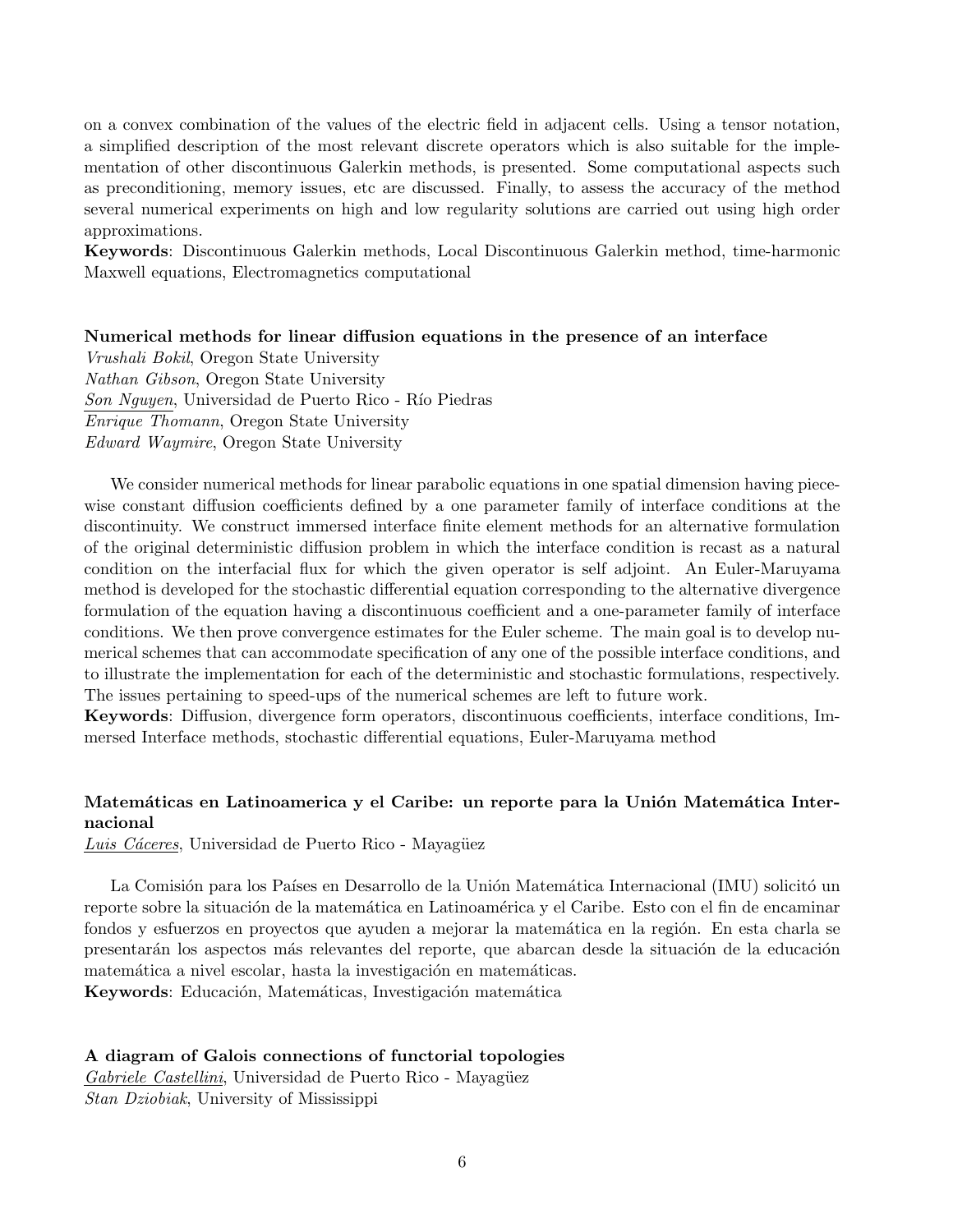A Galois connection between functorial topologies on abelian groups and subclasses of abelian groups is constructed by means of the notions of linear functorial topology and indiscrete topology. It is shown that the composition of this Galois connection with a previously introduced one by means of the notion of discrete topology coincides with the classical Galois connection induced by the notion of constant morphism. Examples are provided.

Keywords: Topological group, functorial topology, torsion theory, Galois connection

#### Generalized exponential sums and holonomic sequences

Francis N. Castro, Universidad de Puerto Rico - Río Piedras Luis A. Medina, Universidad de Puerto Rico - Río Piedras

Let  $F(\mathbf{X})$  be a binary polynomial. The exponential sum associated to F over  $\mathbb{F}_2$  is:

$$
S(F) = \sum_{\mathbf{x} \in \mathbb{F}_2^n} (-1)^{F(\mathbf{x})}.
$$
 (1)

In this work we generalize the concept of exponential sum for symmetric polynomials. We compute the asymptotic behavior of these sequences and verify that they belong to the class of holonomic sequences. Keywords: exponential sums, symmetric polynomials, holonomic sequences

#### A case of a conjecture of Cusick-Li- Stănică

Francis N. Castro, Universidad de Puerto Rico - Río Piedras Oscar Gonzalez, Universidad de Puerto Rico - Río Piedras Luis A. Medina, Universidad de Puerto Rico - Río Piedras

We improve the divisibility of exponential sums for families of symmetric Boolean functions. Our results give a significant improvement to the classical results. Also, we compute the exact divisibility of some signed binomial sums. Those signed binomial sums correspond to elementary symmetric Boolean functions. Our computation gives an affirmative answer to the Cusick-Li- Stǎnicǎ's conjecture for some infinite families of Boolean functions.

Keywords: Exponential Sums, Boolean Functions, Balanced Functions

## An acceleration technique for the Gauss-Seidel method applied to symmetric linear systems

Jesus M Cajigas, Universidad de Puerto Rico - Mayagüez Isnardo Arenas, Universidad de Puerto Rico - Mayagüez Paul Castillo, Universidad de Puerto Rico - Mayagüez

A preconditioning technique to improve the convergence of the Gauss-Seidel method applied to symmetric linear systems while preserving symmetry is proposed. The preconditioner is of the form I + K and can be applied an arbitrary number of times. It is shown that under certain conditions the application of the preconditioner a finite number of steps reduces the matrix to a diagonal. A series of numerical experiments using matrices from spatial discretizations of partial differential equations demonstrates that both versions of the preconditioner, point and block version, exhibit lower iteration counts than its non-symmetric version.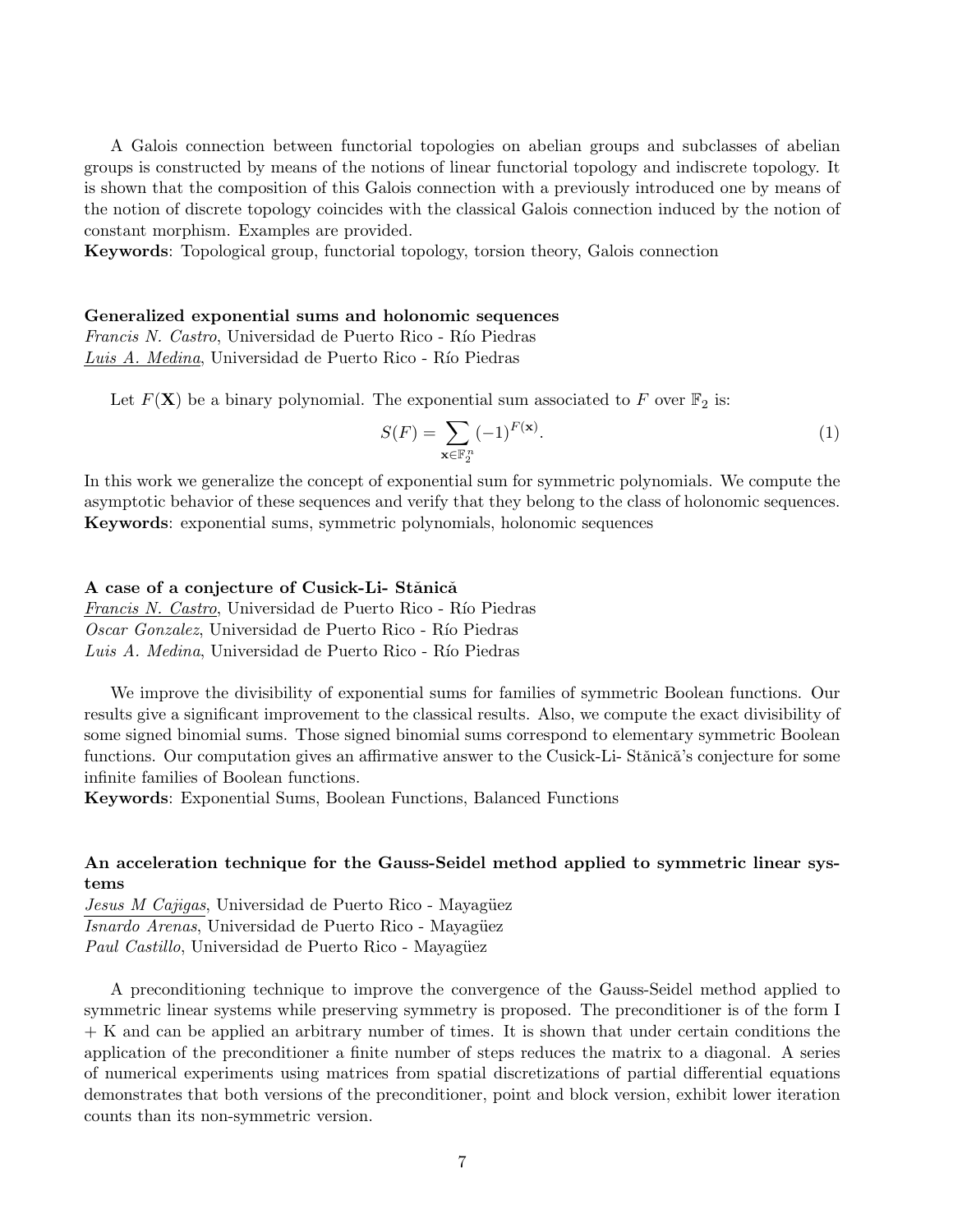Keywords: Preconditioning, Gauss-Seidel method, Regular splitting

## Actitudes de estudiantes universitarios que tomaron cursos introductorios de estadística y su relación con el éxito académico en los cursos

Hector Wm. Colon-Rosa, Inter American University of Puerto Rico, Ponce

En este estudio se describieron las actitudes hacia la estadística de 185 alumnos de un recinto de una universidad privada de Puerto Rico, quienes tomaron uno de cuatro cursos introductorios de estadística (Bioestadística, Estadística básica, Introducción a la probabilidad y la estadística, y M´etodos estad´ısticos I). Sus actitudes fueron recopiladas mediante el Cuestionario de Actitudes Hacia la Estadística.

En términos generales, los 185 estudiantes que participaron en la investigación fueron en su mayoría féminas (58%) entre los 18 a 56 años de edad (Media = 27.70 años, DE = 8.05 años), que cursaban su tercer y cuarto año de estudios  $(62\%)$  y que tenían un promedio académico general equivalente a B  $(61\%, \text{ Media} = 3.13, \text{DE} = 0.51)$ . Las concentraciones de estudios más frecuentes entre los participantes estuvieron relacionadas con la administración de empresas  $(42\%)$  y las ciencias biológicas y de computadoras  $(37\%)$ , por lo que tomaron los cursos introductorios de estadística de los programas de administración de empresas, Estadística básica  $(44\%)$  y de ciencias biológicas, Bioestadística  $(29\%)$ .

Los estudiantes mostraron actitudes positivas para los componentes afectivo, competencia cognitiva, valor, inter´es y esfuerzo y actitudes negativas para la dificultad. Al comparar las actitudes de acuerdo con diferentes características se encontraron diferencias para las variables género, promedio académico general, a˜no de estudios, nota final en el curso, uso de proyectos grupales, uso de datos reales, uso de la calculadora científica y uso de la calculadora graficadora. Finalmente, con relación al mejor modelo de regresión para explicar el éxito académico en el curso, el mismo estuvo compuesto por las variables: competencia cognitiva, valor, uso de bancos de datos, uso de datos reales y uso de la calculadora graficadora.

Keywords: educación en matemáticas, educación estadística, actitudes, modelo de éxito académico

### Design of a backtracking algorithm for a type of graph coloring problems and symbolic software

Italo J Dejter, Universidad de Puerto Rico - Río Piedras Roberto C Reyes Carranza, Universidad de Puerto Rico - Río Piedras Araceli Feliciano Noriega, Universidad de Puerto Rico - Mayagüez

We are focusing on the conjecture of Ivan Havel on the existence of Hamilton cycles on the middlelevels graphs  $M_k$  of the Boolean lattice on  $2k+1$  elements, for all positive integer k. We take advantage of Italo Dejter sufficient condition for such cycles by means of a Catalan numeral system that counts the classes of vertices of a reflected-complementation graph folding  $R_k$  of the cyclic-translation quotient of  $M_k$  mod  $2k+1$ . This produces a Search Problem on the Colored-Adjacency Table (matrix of Catalan numerals by Kierstead-Trotter lexical colors) for the graph  $R_k$ , from which the path solution is obtained by designing a backtracking algorithm, still more by designing a family of backtracking algorithms. In this endeavor, a complete collection of special mathematical functions for computer scientists and mathematicians with research interests in development of algorithms and symbolic software are defined and implemented.

In this respect, the symbolic languages wxMaxima and Magma CAS are employed, and their com-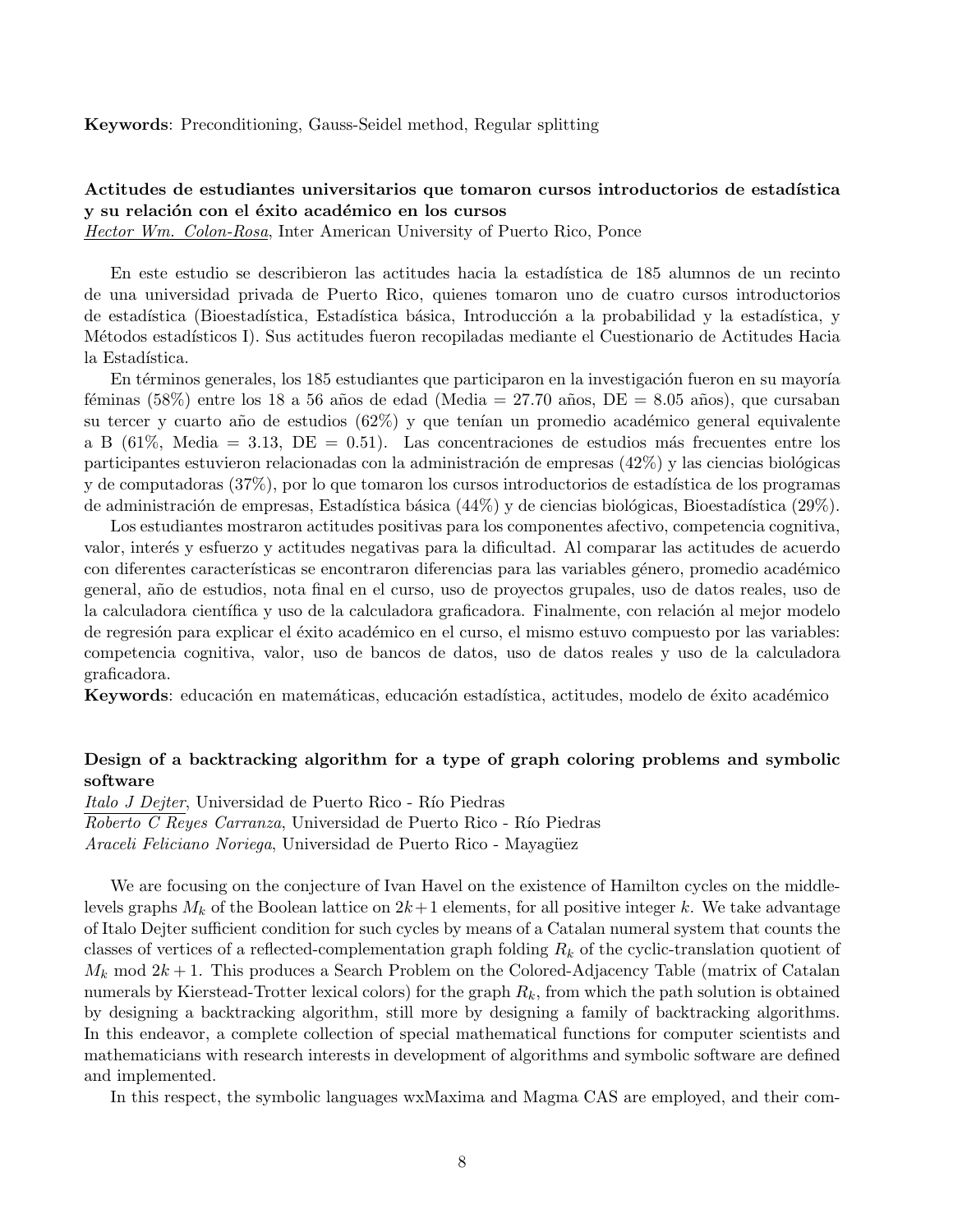parisons with Python and Sage code are given. Conditions on the Colored-Adjacency Matrix, for the existence of solutions are discussed. Several cases for important values of k are studied.

This work is joint with the collaboration of Prof. Moisés Delgado, University of Puerto Rico at Rio Piedras.

Acknowledgements: To Dept. d'Enginyeria de la Informació i de les Comunicacions, Universitat Autònoma de Barcelona, to MIT Project MAC and William F. Schelter by its Department of Energy Macsyma-GNU, and to Roberto Reyes's Khipu.Python Library.

Keywords: Searching and Sorting Problems, Symbolic Software, Computer Algebra Systems, Middle-Levels Graph, Matrix Application Problems, Boolean Lattice, Backtracking Algorithms, Hamilton Cycles

#### Análisis de los brotes epidémicos de dengue en Puerto Rico para los años 2010 y 2012 a través de la estimación de parámetros en un modelo con dos serotipos

Karina Gelis, Universidad de Puerto Rico - Mayagüez

Karen Rios-Soto, Universidad de Puerto Rico - Mayagüez

El dengue es una enfermedad febril propagada particularmente por el mosquito Aedes Aegypti. El virus está conformado por cuatro serotipos los cuales confieren inmunidad de por vida al serotipo infeccioso e inmunidad parcial a los otros serotipos. En Puerto Rico durante los años 2010 y 2012 se reportaron los brotes de dengue más altos registrados en los últimos cinco años en el país, con la particularidad de que los serotipos de mayor incidencia fueron DENV1 y DENV4. En este trabajo estudiamos un modelo matemático epidemiológico de ecuaciones diferenciales no-lineales para enfermedades infecciosas transmitidas por vectores, que tiene en cuenta la dinámica de evolución conjunta del dengue para los serotipos DENV1 y DENV4. El modelo se crea con la particularidad de que por ser brotes con período de tiempo inferior a un año no se incluyen clases epidemiológicas de infecciones secundarias en los humanos. El objetivo principal del estudio es estimar las tasas de transmisión del DENV1 y DENV4 de mosquito a humano para los años 2010 y 2012 en Puerto Rico. La estimación se realiza utilizando el método de mínimos cuadrados desde el contexto de modelos estadísticos. Discutiremos los gráficos de residuales de los errores, para validar los supuestos del modelo estadístico. Los datos utilizados corresponden al número de casos confirmados con los serotipos de interés identificados semanalmente para los años 2010 y 2012 en Puerto Rico. Luego, con base en las estimaciones de las tasas de transmisión de la enfermedad, se halla el estimado del número reproductivo básico R0 para los brotes de dengue de 2010 y 2012 en Puerto Rico y se analizan y comparan los dos brotes.

Keywords: Dengue, Serotipos, Modelo Epidemiológico, Minimos Cuadrados, Estimación de Parámetros

## Un modelo matemático epidemiológico con estacionalidad para estimar tasa de transmisión del dengue en Puerto Rico usando datos de incidencia para el período de tiempo 2008-2012

Gerardo Lopez, Universidad de Puerto Rico - Mayagüez Karen Rios-Soto, Universidad de Puerto Rico - Mayagüez

El dengue es una enfermedad causada por la infección de alguno de los cuatro serotipos identificados como DEN-1, DEN-2, DEN-3 y DEN-4, los cuales se encuentran relacionados antigénicamente. El virus es transmitido a los seres humanos a través de la picadura de mosquitos hembras infectados de la especie Aedes Aegypti (principal vector de la enfermedad ). En Puerto Rico el dengue es una enfermedad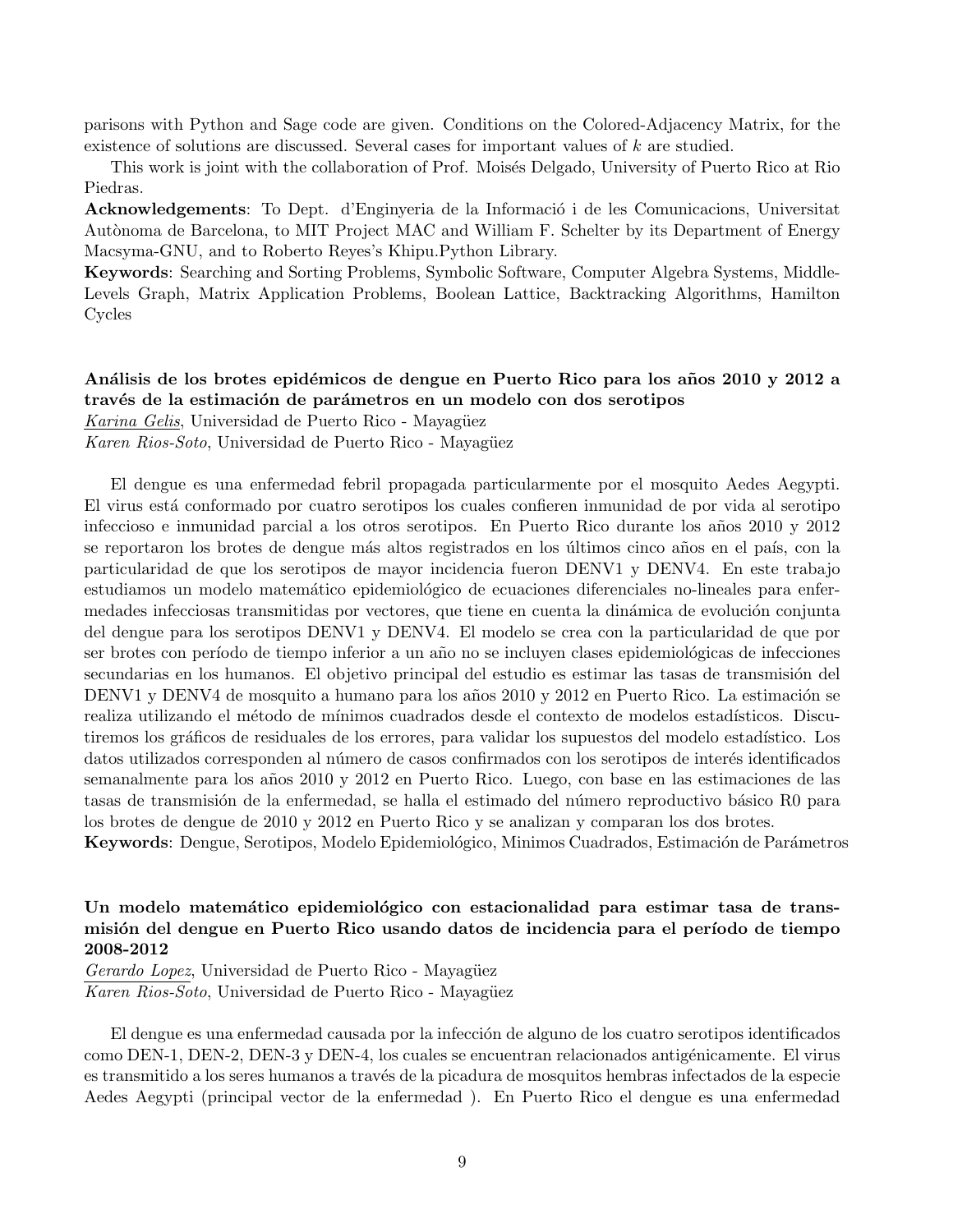declarada de carácter endémico; por lo que el presente trabajo tiene como propósito principal, estudiar longitudinalmente la dinámica de la enfermedad a través de un modelo matemático epidemiológico (con estacionalidad) de ecuaciones diferenciales ordinarias no-lineales para estimar la tasa de transmisión del virus del dengue y amplitud de la estacionalidad en la isla. Los datos utilizados son la incidencia mensual de casos de dengue confirmados por laboratorio para el periodo de tiempo comprendido entre los años 2008-2012. El modelo sin estacionalidad se analiza mediante la teoría matemática de sistemas dinámicos determinándose así los equilibrios del sistema y su estabilidad y la cantidad umbral  $R_0$ (número reproductivo básico). Para estimar los parámetros de transmisión de la enfermedad en el modelo, hacemos uso de la teoría de problemas inversos para sistemas de ecuaciones diferenciales y de los datos disponibles. Específicamente, se usa el método de los mínimos cuadrados y un modelo de tipo estadístico para medir los errores en la estimación a través de gráficas de residuales. Finalmente, se analiza el tipo de varianza de los errores (constante o no constante) y se interpretan los resultados. Keywords: Dengue, Estacionalidad, Modelo epidemiológico, Estimación de parámetros

#### Entendimiento de derivadas parciales: un primer acercamiento usando la teoría APOS

Rafael Martínez Planell, Universidad de Puerto Rico - Mayagüez Maria Trigueros, Instituto Tecnologico Autonomo de Mexico Daniel McGee, Kentucky Center for Mathematics

Se comienza dando un breve resumen de una de las teorías más conocidas en la disciplina de educación matemática, la Teoría APOS (Acción, Proceso, Objeto, Esquema). Luego se usa esta teoría para establecer una conjetura (descomposición genética) de cómo un estudiante puede llegar a construir su entendimiento de derivadas parciales. Esta conjetura se puso a prueba llevando a cabo entrevistas semi-estructuradas con un grupo de 18 estudiantes. Se discutirán los resultados: construcciones mentales que causan dificultad a los estudiantes ó que son inesperadas, comportamiento observado de entendimiento como acción versus proceso. Finalmente se discutirá cómo los resultados llevan a mejorar la conjetura, a construir materiales educativos que ayuden a los estudiantes a hacer las construcciones mentales que les causan dificultad, y los próximos pasos a seguir.

Keywords: Educacion Matematica, Teoria APOS, Derivadas Parciales

## An efficient FPGA implementation for elliptic curve point multiplication Einstein Morales, Universidad de Puerto Rico - Mayagüez Dorothy Bollman, Universidad de Puerto Rico - Mayagüez

In this work we implement elliptic curve point multiplication on an FPGA over a field of the form  $F_{p^3}$ , where p is a prime of the form  $2^n - 2^i - 1$ , having the same number of bits as a NIST recommended field. We use an improved method for multiplication modulo  $p$  and we compare performance to recent results for an FPGA implementation of elliptic curve point multiplication over a binary field having approximately the same number of bits. We programmed our algorithm in VHDL. Our target machine was the Xilinx Spartan 3-Speed(-5). Our implementation of point multiplication for a elliptic curve defined over  $F_{(2^{54}-2^{5}-1)^3}$  is on the average four times faster than point multiplication for a curve defined over  $F_{2^{163}}$ .

Keywords: Elliptic curve cryptography, point multiplication, Field Programmable Gate Arrays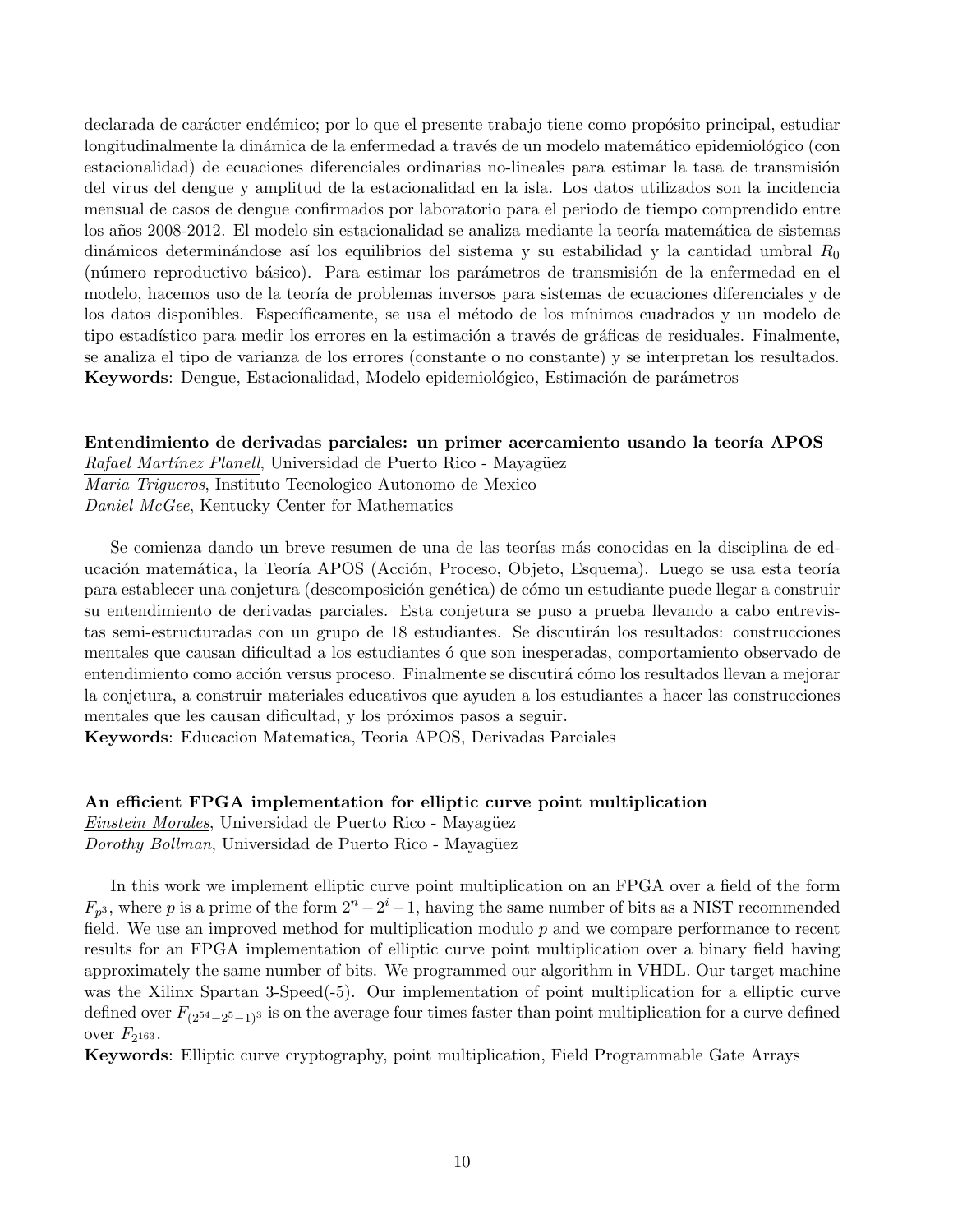#### A note on the repulsion property for cavitation problems in nonlinear elasticity

Pablo V. Negron-Marrero, Universidad de Puerto Rico - Humacao Jeyabal Sivaloganathan, University of Bath

For one-dimensional problems in the Calculus of Variations that exhibit the Lavrentiev Phenomenon, it is known that the repulsion property holds, that is, if one approximates the global minimizer in these problems by smooth functions, then the approximate energies will blow up. In this brief note we prove the repulsion property for variational problems in three dimensional elasticity that exhibit cavitation. The repulsion property has implications for the design of numerical methods to compute cavitation solutions in nonlinear elasticity.

Keywords: elasticy, Lavrentiev Phenomenon, absolute minimizer

## Asserting parallel and distributed computing: results and experiences from the UPR at Rio Piedras

Edusmildo Orozco, Universidad de Puerto Rico - Río Piedras Rafael Arce-Nazario, Universidad de Puerto Rico - Río Piedras Jose Ortiz-Ubarri, Universidad de Puerto Rico - Río Piedras Humberto Ortiz-Zuazaga, Universidad de Puerto Rico - Río Piedras

Nowadays, it is a well accepted fact that sustained computational performance and reliability will be increasingly dependant upon exploiting the parallelism available throughout the whole spectrum of computing platforms, e.g., supercomputers, cloud computing, embedded systems, high-end multi-core servers, and hybrid systems. The implication of this reality to computer science education is evident: the ability to design effective and efficient solutions by means of parallel and distributed computing should be a required competency for all computer science undergraduates. In order to face this challenge, an undergraduate curricular transformation with emphasis in parallel and distributed computing is required. Consequently, the Department of Computer Science of the University of Puerto Rico at Rio Piedras implemented a four-years project to assert parallel computational thinking throughout its undergraduate curriculum. In this work we discuss our initial motivations, the curricular redesign strategy, our results and experiences, and the educational resources created along the way (see knuth.uprrp.edu). Our target audience is faculty and other stakeholders from computer science that might be interested in pursuing a similar endeavor.

Acknowledgements: The project "Asserting Parallel Computational Thinking into Undergraduate 4-year Computer Science Curriculum" was funded by the NSF-CPATH award Number 0938995. The last author was partially supported by the NSF-EPSCOR award Number 1010094. We would like to thank all members of our faculty, students, and administrative personnel for their enthusiasm, support, and commitment to the PCT project.

Keywords: parallel and distributed computing, computer science education, computational thinking, undergraduate curricula

## Talento, aprendizaje y buenos hábitos en matemáticas: anécdotas y opiniones Arturo Portnoy, Universidad de Puerto Rico - Mayagüez

Se presentarán anécdotas de las Olimpiadas Matemáticas de Puerto Rico, y algunos ejemplos de como el talento y los buenos hábitos (o su ausencia) pueden incidir en el desempeño académico. Se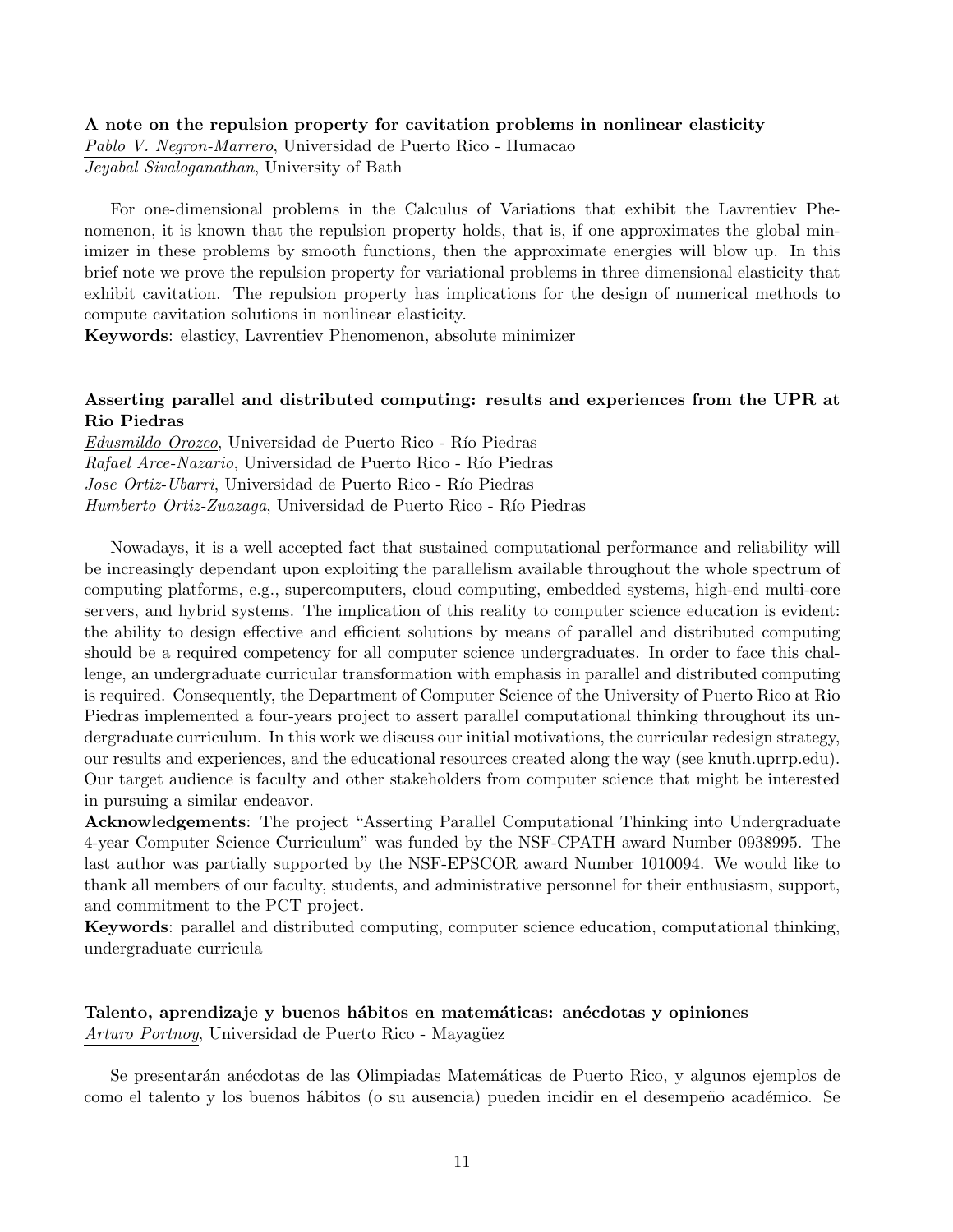discutirán estudios que hablan de la asociación entre la disciplina, los buenos hábitos, la capacidad de posponer la gratificación y el éxito. Finalmente se presentarán resultados de la mega-sección de precálculo, atando la discusión inicial con la enseñanza a nivel universitario. Se concluirá con algunas opiniones personales.

Keywords: educación matemática, buenos hábitos, disciplina, talento

## $i$ Que nos dice un apellido? La distribución de frecuencia de apellidos y la estructura isonímica de la población de Puerto Rico

Elio Ramos, Universidad de Puerto Rico - Humacao Adolfo González, Consultor Independiente, Las Piedras, Puerto Rico

El término isonímia (mismo-nombre) se refiere a la utilización de los apellidos o nombres como indicadores de la distribución geográfica de ciertas familias, características culturales, o patrones étnicos. El análisis de isonímia es muy utilizado en áreas tales como la genética de poblaciones. En este trabajo se estudió la estructura isonímica de la población de Puerto Rico utilizando la distribución de frecuencia de apellidos paternos en los 78 municipios de la Isla. Los datos fueron obtenidos del registro de inscritos en la Comisión Estatal de Elecciones (CEE) en donde alrededor de 10,000 apellidos paternos únicos fueron identificados. Se construyó una matriz con las frecuencia relativas de cada uno de los apellidos y se calculó el coeficiente de isonímia aleatoria para cada municipio. Se encontró que los municipios de la zona montañosa de Puerto Rico presentan la menor diversidad de apellidos. Ademas, se realizó un análisis de conglomerado jerárquico y se generó un dendrograma. Se encontró que la población de Puerto Rico se puede estructurar en 12 grupos de municipios que, con notables e interesantes excepciones, son consistentes con su cercanía geográfica.

Keywords: isonímia, estructura poblacional, análisis de conglomerado, análisis de datos

#### Bicicletas y matemáticas: siguiendo la ruta de la rueda trasera de una bicicleta Joaquin Rivera<sup>1</sup>, Universidad de Puerto Rico - Humacao

De la actividad de pedalear una bicicleta surgen problemas matemáticos bastante interesantes, especialmente de geometría y cálculo. Estos problemas surgen de forma natural al pensar en las bicicletas y su funcionamiento. Por ejemplo, si encontramos las huellas de una bicicleta en un camino, el problema consiste en determinar cuál fue la dirección de la bicicleta. Imagine ahora que un ciclista va trazando un camino con la rueda delantera y suponga que conocemos la ruta a seguir por la rueda delantera en todo momento, ¿cuál sería entonces la ruta de la rueda trasera de la bicicleta? Parece evidente, por experiencia, que el neumático trasero viaja un camino más corto que el neumático delantero. En esta charla analizaremos estas preguntas al derivar y analizar un sistema de ecuaciones diferenciales no-lineales para la ruta de la rueda trasera dada la ruta a seguir en todo momento por la rueda delantera.

Keywords: Funciones paramétricas, Cálculo, Ecuaciones Diferenciales, Simulaciones numéricas

## Hopf bifurcation in a SIS model with Allee effect

Joaquin Rivera <sup>2</sup> , Universidad de Puerto Rico - Humacao Yi Li, Wright State University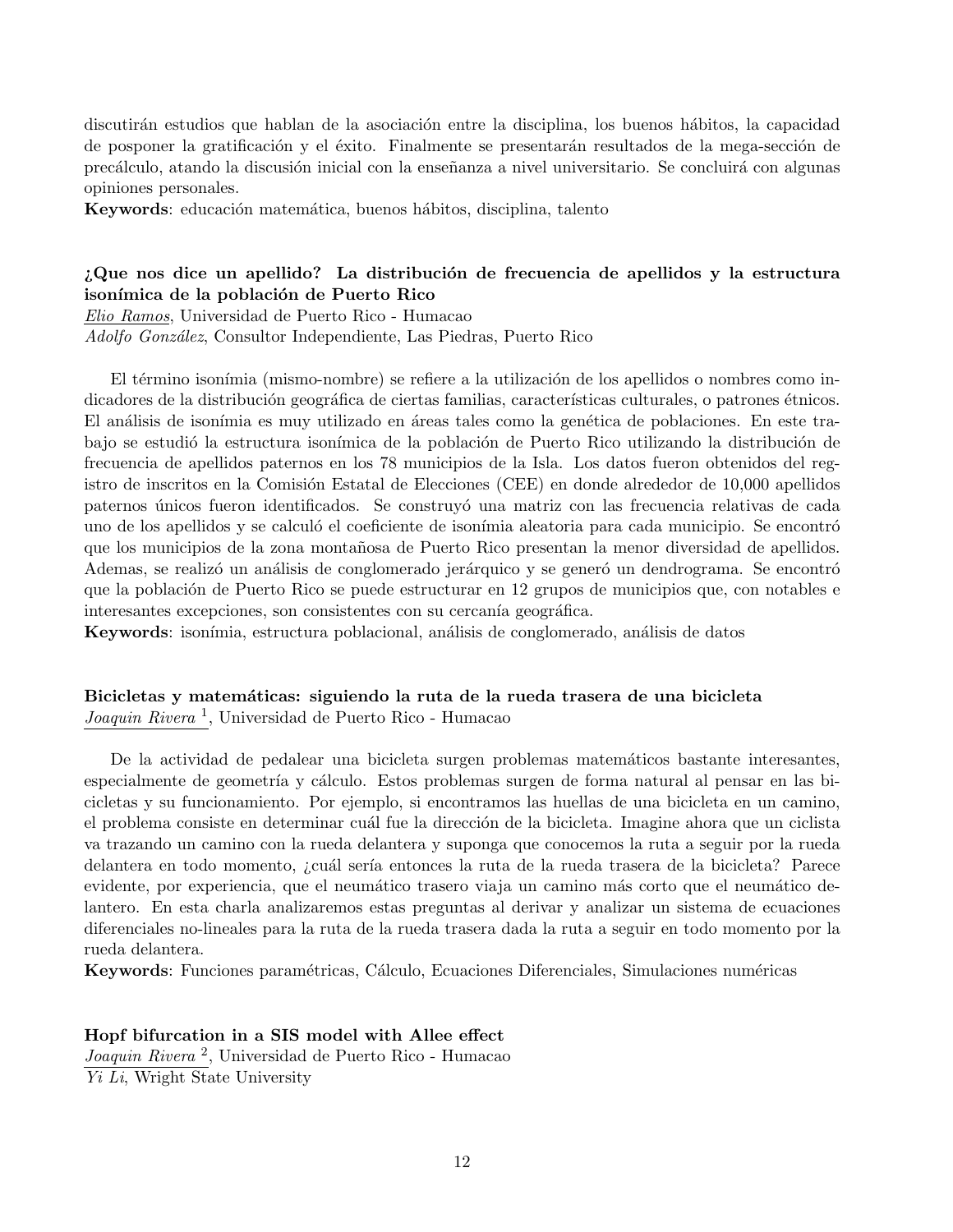Models in epidemiology are usually concerned with diseases where the infectious period is negligible in contrast to the life span of the host. For many animals in the wild the disease dynamics and the growth patterns can not be excluded from each other. In such cases demographics effects must be included in the model. In this paper we study a SI model with a strong Allee Effect. We demonstrate that the system yields multi-stability. We also provide complete analytical results about the existence of Hopf Bifurcations. Our proof is different from the standard analysis where the steady states are expressed in terms of the parameters, then look for conditions on the eigenvalues. In many examples, even in models with two equations, it is algebraically impossible to find a closed form equation for the steady states in terms of the parameters. We develop a method where we treat one of the variables as a parameter in the system, and using the Routh–Hurwitz criteria to analyze the conditions for the existence of Hopf Bifurcations in terms of the parameters only.

Keywords: Mathematical Biology, Epidemiology, Differential Equations, Hopf Bifurcations

#### Comparación de técnicas basadas en muestreo para solucionar el problema de dos clases desbalanceadas

*Milena R Salcedo-Villanueva*, Universidad de Puerto Rico - Agüadilla

En la actualidad la estimación y evaluación de modelos de clasificación se ha constituido en una línea fuerte de investigación en el reconocimiento de patrones en bases de datos. Uno de los problemas principales que contribuyen al deterioro en el desempeño de los métodos de clasificación en relación al conjunto de datos ocurre cuando las clases están desbalanceadas. Es decir, en datos que presentan una desproporción notable en el número de instancias pertenecientes a cada clase. Se le ha dado particular atención al caso cuando los datos se encuentran distribuidos en dos clases y el tamaño de una ellas es proporcionalmente mayor que la otra. Presentamos un an´alisis comparativo del efecto que tiene el uso de t´ecnicas basadas en muestreo para solucionar el problema de dos clases desbalanceadas. las técnicas de muestreo consideradas fueron sobre-muestreo aleatorio, sobre-muestreo SMOTE (Synthetic Minority Over-sampling Technique) y combinaciones de sobre-muestreo "SMOTE" con los métodos de limpieza "ENN" (Edited Nearest Neighbor), y "Tomek Link" (que actúan también como técnicas de sub-muestreo). Se aplicaron estos procedimientos sobre los siguientes métodos de clasificación: regresión logística, discriminante lineal, vecinos más cercanos y árboles de decisión. El propósito fue establecer entre estos métodos de clasificación cuál mostró mejor desempeño al aplicar las siguientes métricas de evaluación: tasa de error, y las medidas: G (basada en la media geométrica), "Ruido", "Silencio" y "F" (basada en la media armónica). Para realizar este estudio se utilizaron los conjuntos de datos "CRX" y "GERMAN" que se encuentran en la página web del Dr. Edgar Acuña y los conjuntos de datos "EST1" y "EST2". La combinación de la técnica de sobre-muestreo SMOTE y el método de limpieza de Wilson (ENN) en estos datos resultó ser más eficiente en aquellos casos donde el desbalance de las dos clases es muy significativo.

Keywords: datos con clases desbalanceadas, técnicas de muestreo, modelos de clasificación

#### Teaching tools for an introductory programming course

Marko Schütz-Schmuck, Universidad de Puerto Rico - Mayagüez

We offer an introduction to programming using  $C++$  over two semesters. In addition to our Department's CS program, the first of the pair is also a requirement in many other programs. This course is known for a very high rate of failures. In an effort to improve the students experience and –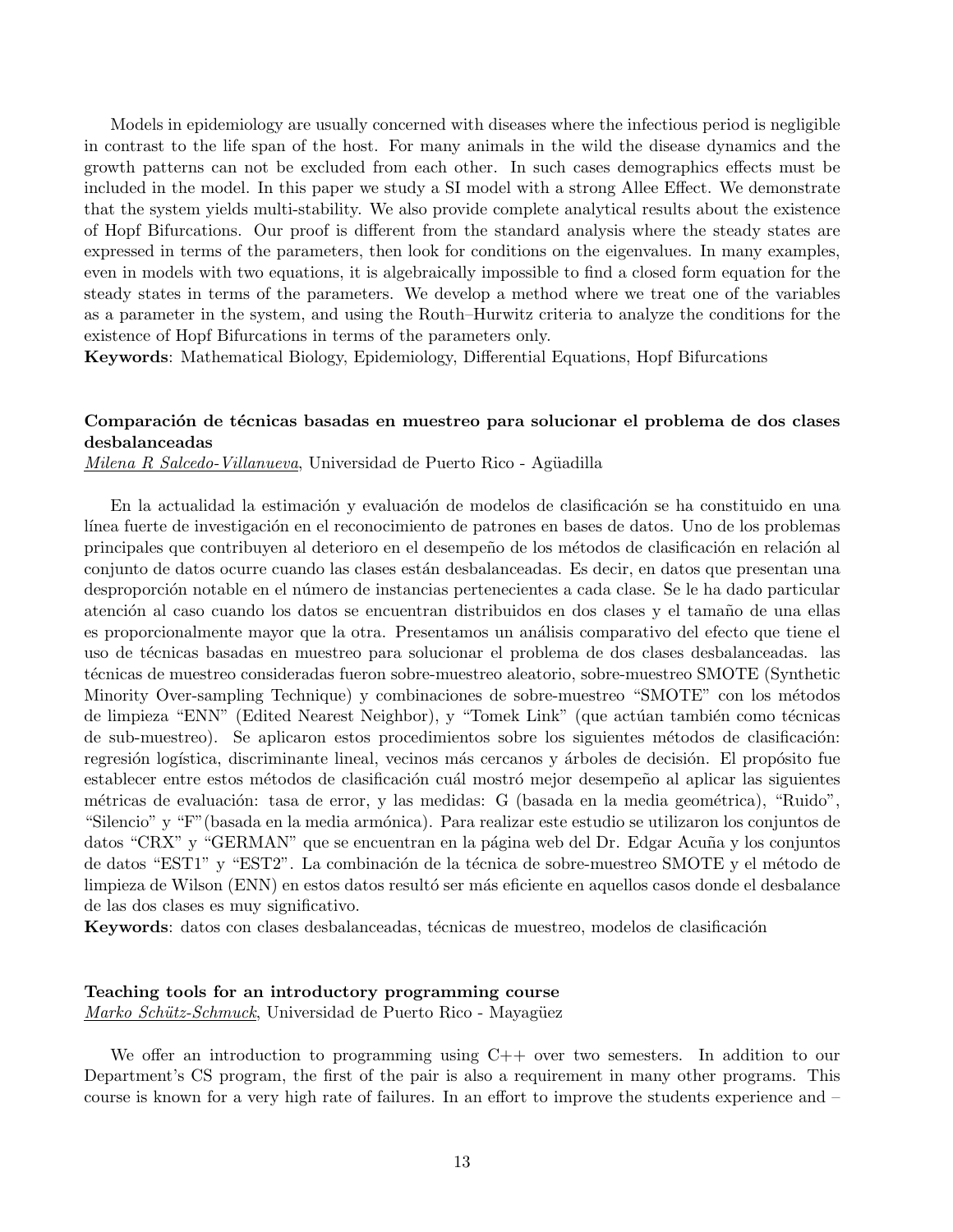in doing so – the pass rate I introduced three changes this semester for part I of the introduction to an audience of initially 63 students in two sections: (a) introduce students to using the debugger in week 3 of the course, (b) on the first 3 chapters, drill students using massive amounts of random quizzes drawn from a question bank of literally thousands of questions allowing students unlimited numbers of repetitions, and (c) incorporate the Caribbean Online Judge in a competitive way to let students earn extra credit. All three changes can be applied independently of the programming language used for the course.

I present the details of these three tools, their implementation, and I discuss the preliminary results. Surprisingly, comparing the quantitative results with the results from previous years, only the quizzes seem to make a quantifiable difference.

Keywords: Computer Science, Programming, Teaching

#### Factorizaciones sobre particiones de un dominio integral

César Serna-Rapello, Universidad de Puerto Rico - Mayagüez Reyes Ortiz, Universidad de Puerto Rico - Mayagüez

En la teoría usual de factorizaciones sobre dominios enteros el interés principal radica en la representación única de un elemento, distinto de cero y no unidad, como el producto de elementos atómicos o irreducibles. En el 2006, D. D. Anderson y A. Frazier desarrollaron una teoría general de factorizaciones, conocida como la teoría de  $\tau$ -factorizaciones; que consta en restringir el dominio de una operación a una relación  $\tau$  (usualmente se asume simétrica) sobre el conjunto de elementos distinto de cero y unidades. Esta teoría es útil para caracterizar propiedades estructurales a partir de las propiedades de la relación en consideración y resume el trabajo de factorizaciones estudiado hasta el momento, como los son las factorizaciones en elementos tales como: irreducibles, primos, primales, primarios, rígidos, etc.

Al igual que Anderson y Frazier, estudiamos las τ-factorizaciones sobre dominios integrales, pero enfocados en particiones del conjunto de elementos no unidades y distintos de cero, y las relaciones de equivalencia asociadas; así como sus consecuencias en la teoría de factorizaciones. Mostraremos la existencia de relaciones con propiedades necesarias para obtener resultados con respecto a estructuras y algunas extensiones que preservan propiedades deseadas.

Keywords: Factorizaciones, relación de equivalencia,  $\tau$ -Factorizaciones

#### Some geometric approximations of discrete groups

Lin Shan, Universidad de Puerto Rico - Río Piedras

In this talk, we will discuss some geometric approximations of discrete groups, such as amenable groups, residually finite groups, groups with Property A, sofic groups. For sofic groups, it was proved that amalgamated products of sofic groups over amenable groups are still sofic. This property provides an algorithm to generate more interesting sofic groups. Recently weakly sofic groups were introduced. All sofic groups are weakly sofic, but the converse statement is open. In this talk we will prove a similar result, i.e. free products of weakly sofic groups are weakly sofic.

Keywords: amenable groups, residually finite groups, sofic groups, groups with Property A, weakly sofic groups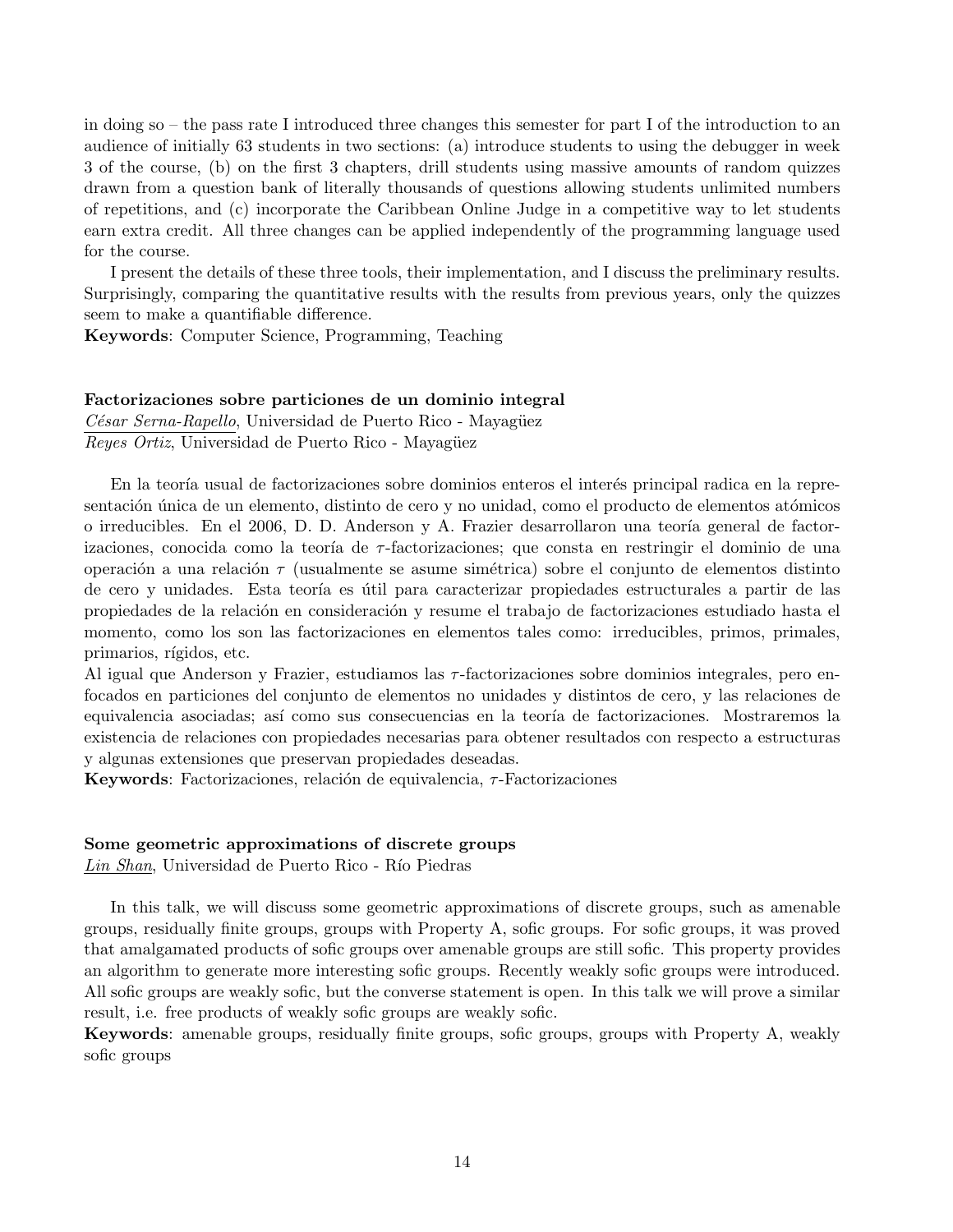#### Geometric foundation of deformation of complex materials

Lev Steinberg, Universidad de Puerto Rico - Mayagüez

The talk presents an approach for representing material bodies in terms of manifolds. This theory considers complex materials as differential manifolds, which correspond to different singularities in material structure and orientation. Definitions of deformation and motion will be introduced. It will be discussed the mechanics of complex materials which can be modelled based on an hierarchy of material and force. It will be shown how a corresponding Lagrangian density and Noether's theorem provide the balance laws as well.

Keywords: deformation, complex body, manifolds

#### On linear and nonlinear partial differential equations with time dependent coefficients: Applications and new solutions

Erwin Suazo, Universidad de Puerto Rico - Mayagüez Jessica Trespalacios, Universidad de Puerto Rico - Mayagüez Jose Escorcia, Universidad de Puerto Rico - Mayagüez

A good portion of partial differential equations (PDE) is concerned with evolution equations (PDEs which involve a time variable). Popular examples appearing in standard classes of physics include (linear) heat and Schroedinger equations; they model classical problems arising in physics, biology and finance. Other less popular but very important examples are nonlinear equations usually covered in graduate classes, such as Fisher (modeling combustion and chemical kinetics) and nonlinear Schrödinger equations (standard model for Bose-Einstein condensates). We will show how self-similar solutions and other nice properties of these equations can be transferred to more complicated related models using transformations.

Keywords: Nonlinear Schrödinger equation, Transformations, Nonlinear reaction-diffusion

Towards a solution of the transient problem for boolean monomial dynamical systems Xavier Teran Batista, Universidad de Puerto Rico - Mayagüez Dorothy Bollman, Universidad de Puerto Rico - Mayagüez

A problem of interest in finite dynamical systems is to determine when such a system reaches equilibrium, i.e., under what conditions is it a fixed point system. Moreover, given a fixed point system, how many time steps are required to reach a fixed point, i.e., what is its transient? Bollman and Colón have shown that a Boolean Monomial Dynamical System (BMDS)  $f$  is a fixed point system if and only if the dependency graph  $G_f$  of f is primitive and in fact, the transient of f is equal to the exponent of  $G_f$ . Furthermore, every directed graph gives rise to a unique BMDS and hence every example of a primitive graph with known exponent gives us an example of a fixed point BMDS with known transient. Unfortunately, the general problem of determining the exponent of a primitive graph is unsolved. In this ongoing work we give several families of primitive graphs for which we can determine the exponent and we determine formulas for the corresponding BMDSs.

Keywords: Dynamical systems, Boolean Monomial Dynamical Systems, Transient, Primitive Graph

#### Análisis topológico del proceso de recombinación de lugar específico utilizando el poli-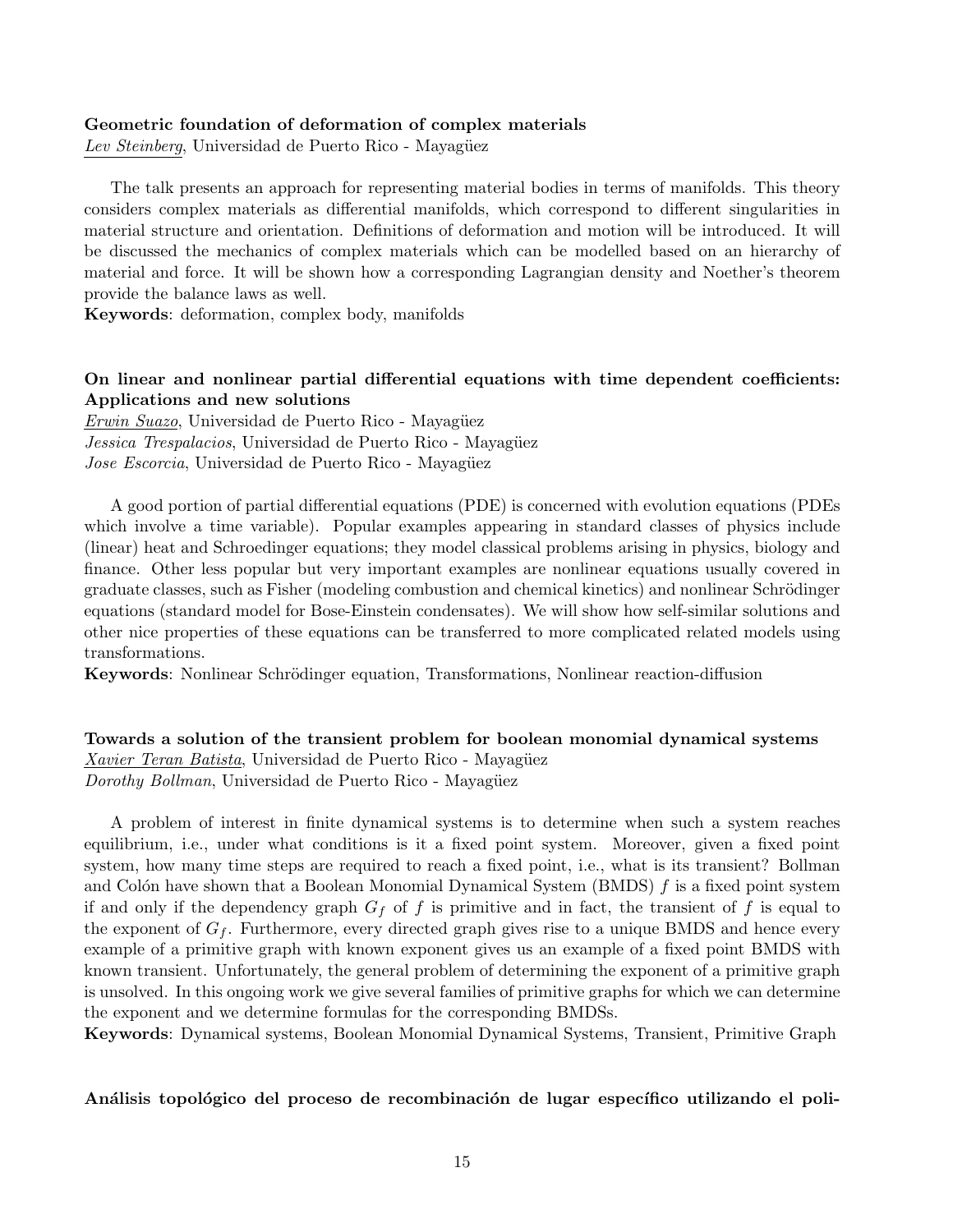#### nomio de paréntesis

Roberto Toro, Universidad de Puerto Rico - Mayagüez

Nudos y enlaces de ADN están implicados en muchos procesos celulares. Un proceso de suma importancia es la recombinación de lugar específico. Este proceso cambia la topología del ADN y conocer cuales nudos o enlaces surgen durante el proceso ayuda a enteder los detalles del mismo. Desarrollamos un modelo general utilizando una combinación del modelo de enredo y el polinomio de par´entesis. Utilizando nuestro modelo y sustratos no enredados, enlaces de dos componentes y nudos y enlaces toroidales, analizamos los posibles productos que se obtienen en el proceso de recombinación de lugar específico. Como el polinomio de paréntesis no es invariante para el movimiento de Reidemeister I, nuestro modelo nos permite distinguir entre nudos triviales con diferentes n´umeros de torcedura. Utilizando nudos triviales con distintos n´umeros de torcedura como sustratos y haciendo ciertas suposiciones basadas en la biología, determinamos los posibles productos que se obtienen al efectuarse el proceso de recombinación. Finalmente, utilizamos nuestro modelo para analizar los resultados obtenidos experimentalmente para distintas recombinasas.

Keywords: Topología, Nudos, ADN, Recombinasa

#### Stock markets and financial crises: a dynamic networks approach

Héctor D. Torres Aponte, Universidad de Puerto Rico - Río Piedras

Networks are natural tools for understanding complex social and economic phenomena. Examples are: technology diffusion, neighborhood effects, financial crises and contagion, social learning and globalization. Using daily stock price fluctuations (daily returns) of 148 companies continuously traded in Standard & Poor's 500 (S&P 500), I constructed a correlation-based financial network were vertices and edges are represented by the stocks and correlation between pairs of daily returns respectively. In this work I studied the dynamic evolution of the network by using a sliding window technique to find a relation between different networks topological global parameters and financial crises between January 4, 1985 and September 14, 2009. Those parameters are: Average Shortest Path (AP), Average Path Length (PL), and Clustering Coefficient (CC). The main results suggest that the financial network follow a robust small-world property and the topological structures of the network change drastically in the presence of big financial crises. This result provides a new way to understand the origin of the financial crisis instead of the traditional methods of time series based using by financial analysts. Keywords: Financial Networks, Financial crisis, Topological Parameters, Dynamics Networks

## Forecasting cancer and ischemic heart disease mortality in Puerto Rico: the use of bayesian dynamical models for panel data

David Torres, Universidad de Puerto Rico - Río Piedras Luis Pericchi, Universidad de Puerto Rico - Río Piedras

Projections of cancer and ischemic heart disease mortality provide a valuable indication of the current and future situation of the health in Puerto Rico. These are the two most important causes of death in Puerto Rico. We fit the data provided by the Center and Control Disease(CDC) of Puerto Rico, by an Age-Period-Cohort dynamic model for panel data, using a Bayesian statistical approach. We fit and predict incidence and mortality for annual data. We make the model more robust by introducing the scaled beta of the second kind distribution for the variances. We validate the model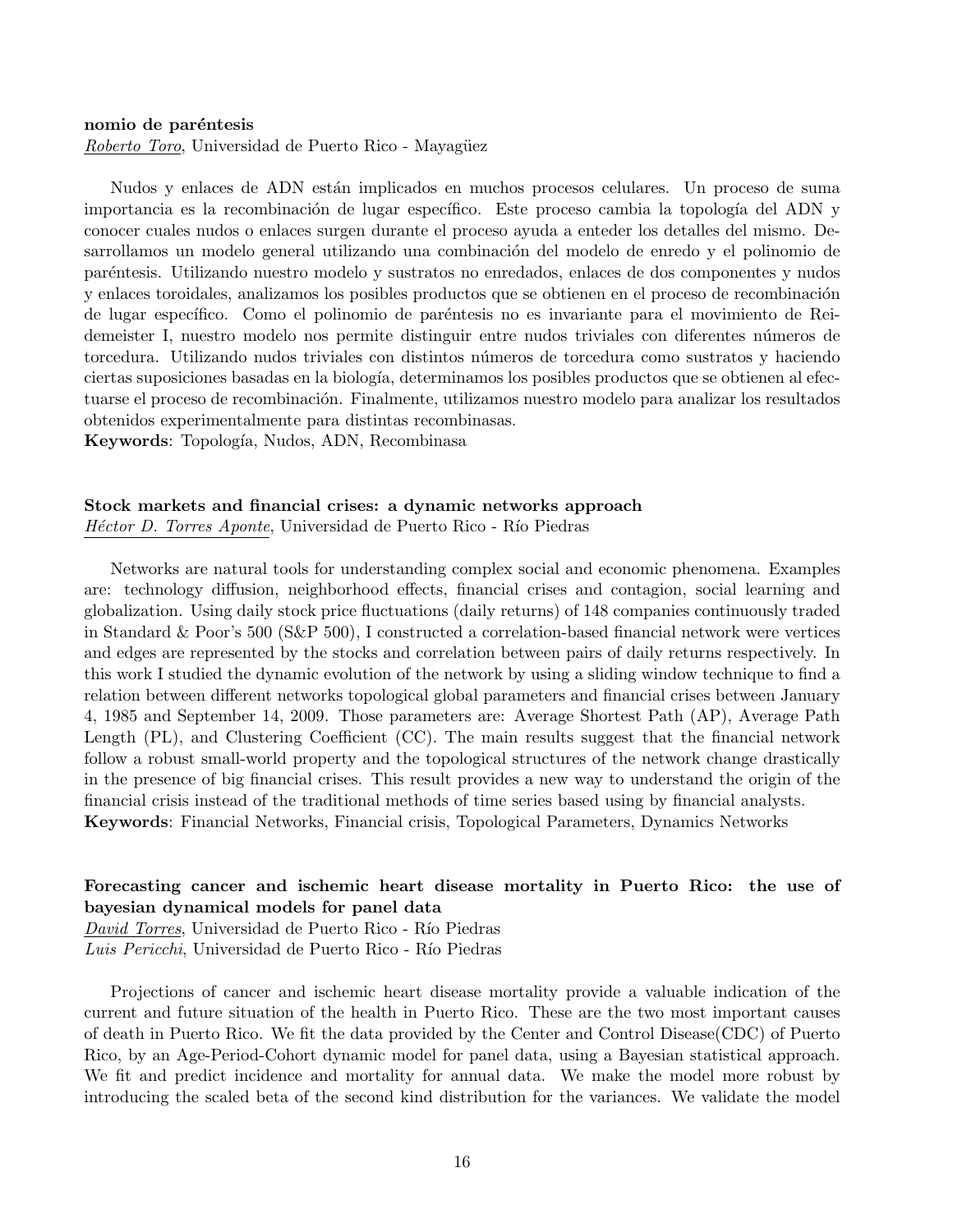using cross-validation methods. Age, Period and Cohort models are an essential tool for estimating the present and predicting trends, useful for both public policy design and for checking completeness of cancer registries, particularly in regions like Puerto Rico on which race is not recorded.

Keywords: Cancer, Mortality, Panel Data, Bayesian Analysis, Poisson Regression, Planning, Model Selection

## Local irreducible generic representations of the general linear group distinguished by orthogonal subgroups

Cesar Valverde, Medgar Evers College

Let F be a p-adic field. Let G be a reductive group over F and let H be a closed subgroup of G. A representation of G is called H-distinguished if there exists a nonzero, H-invariant linear form on the space of the representation.

In this talk we will present a classification of the irreducible, generic representations of  $GL(n,F)$ which are distinguished by an orthogonal subgroup in terms of quasi-square-integrable representations distinguished by corresponding orthogonal subgroups.

Keywords: Distinguished representations, Parabolic induction, Irreducible generic representations

#### Conjuntos con cerraduras de propiedades

Adolfo G Vargas-Jimenez, Universidad de Puerto Rico - Mayagüez Reyes M Ortiz-Albino, Universidad de Puerto Rico - Mayagüez

En el 2006, D. Anderson y A. Frazier se desarrollaron una teoría general de factorizaciones, conocida como la teoría de  $\tau$ -factorizaciones; que consta en restringir el dominio de una operación a una relación simétrica  $\tau$  sobre el conjunto de elementos distinto de cero y unidades. Esta teoría resume el trabajo de algebristas que han realizado factorizaciones en elementos tales como: irreducibles, primos, primales, primarios, rígidos, etc. La mayoría de estas factorizaciones son ejemplos de τ-factorizaciones, donde la relación es una simétrica y divisible (algunas requieren que la relación sea multiplicativa).

Se han estudiado las factorizaciones en base a estas relaciones, pero no se han estudiado las consecuencias de los tipos de relaciones, ni conjuntos de cerradura con respecto a tales propiedades. Nuestro trabajo presenta equivalencias para los tipos de relaciones deseadas y consideramos conjuntos de interés que preservan propiedades con respecto a la relación.

**Keywords:** factorization,  $\tau$ -factorization, closed multiplicative sets

## 5 Resúmenes de afiches (posters)

## On the Cauchy initial value problem for general linear diffusion and Schrödinger type equations

Sebastiani Aguirre, Universidad de Puerto Rico - Mayagüez David Nino, Universidad de Puerto Rico - Mayagüez Roberto Pérez, Universidad de Puerto Rico - Mayagüez Erwin Suazo, Universidad de Puerto Rico - Mayagüez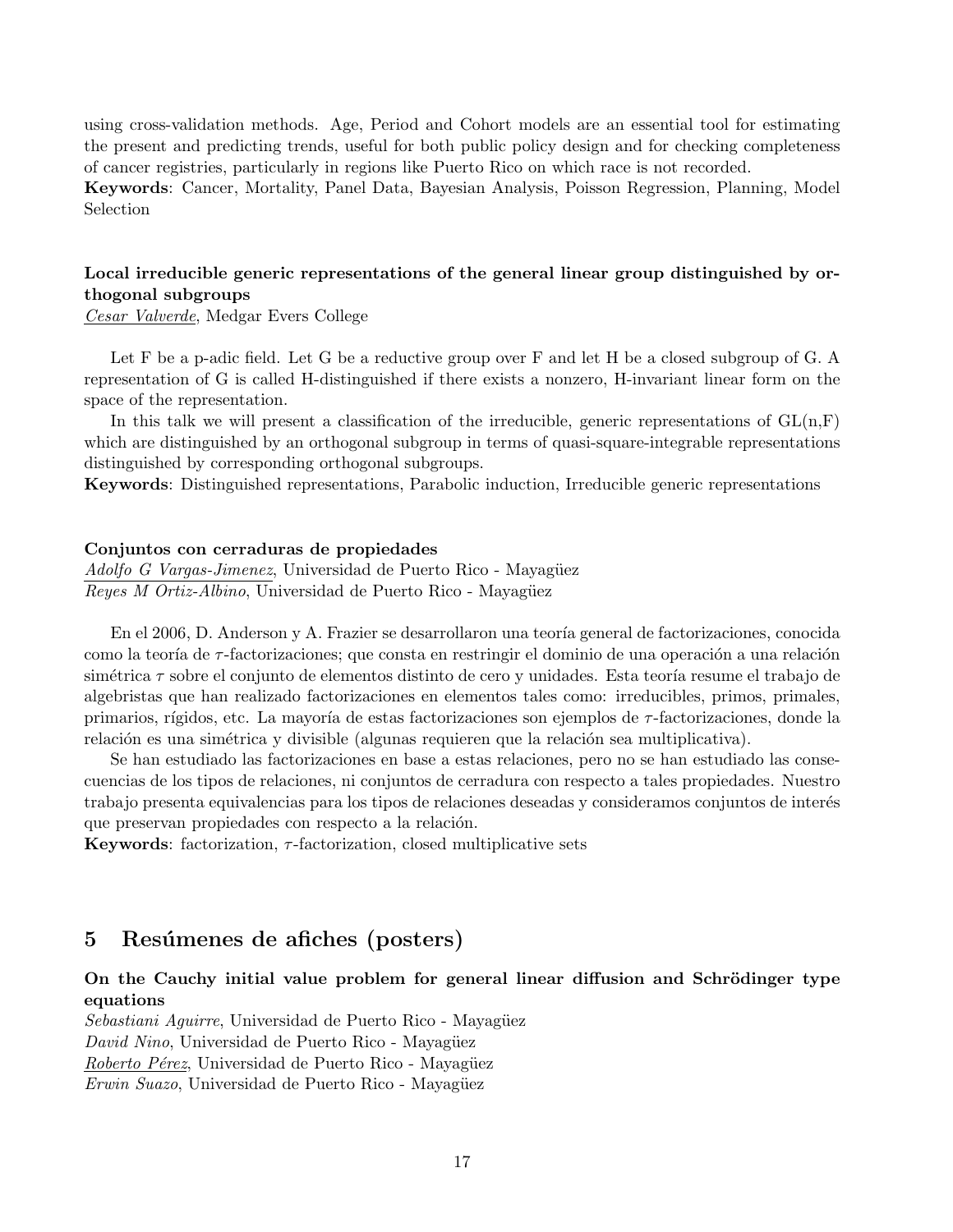In this poster we use a method introduced by Suslov et. al. in 2008 to solve the Cauchy initial value problem for general linear diffusion and Schrödinger type equations. With help from Riccati type non-linear differential equations with known solutions we construct general closed-form solutions that can be used to solve classical examples presented in any standard partial differential equations (PDE) class. Some of the aforementioned closed-form solutions would probably be impossible to obtain by any of the standard methods taught in a PDE class. Finally, we discuss applications to cancer treatment. Keywords: Cauchy Inital Value Problem, Linear Diffusion, Schroedinger Type Equations

#### Propiedades de  $\tau$  (2)-factorizaciones

Kiara Colón, Universidad de Puerto Rico - Mayagüez Reyes Ortiz, Universidad de Puerto Rico - Mayagüez

La teoría de  $\tau$  (2)-factorizaciones fue definida por Frazier y Anderson en 2006, pero estudiada más en detalle por Hamon en el 2007; Florescu en el 2012; y estudiantes de Ortiz en el 2010. La misma surge como un ejemplo de la teoría de factorizaciones generalizadas, y es la que dos enteros distintos de cero y  $\pm 1$  se permiten multiplicar si y sólo si 2 divide su diferencia. Ortiz desarrolló una conexión entre la teoría de grafos y las  $\tau(2)$ -factorizaciones. Dicha conexión fue inspirada en un trabajo de Coykendall y Maney en el 2004. Nuestro trabajo tiene por objetivo el conteo de las aristas y caras de estos grafos relacionados con las  $\tau(2)$ -factorizaciones. Obtenida está información se pude calcular la característica de Euler. De igual forma presentamos como calcular el número de  $\tau$  (2)-factorizaciones de algunos elementos.

Keywords: Característica de Euler, Factorizaciones,  $\tau$ -factorizaciones, Teoría de números

#### Simulation of ion movement in activated-carbon based supercapacitor

Aixa de Jesus Espinosa, Universidad de Puerto Rico - Humacao Pablo V. Negrón-Marrero, Universidad de Puerto Rico - Humacao

Electric Double Layer Capacitors (EDLC) or supercapacitors, are devices that store electric energy in the electric double layer that is formed at the interface between the electrode and the electrolyte. It has been observed experimentally that as the voltage in a EDLC is increased, then for a certain threshold voltage, the capacitance increases abruptly. One possible explanation to this phenomenon is the separation of the solvation shell of the counterion after their entrance through the pores in the activated carbon. In this work we will describe a simple model of this process with some numerical simulations. We present some molecular dynamics simulation of ion transport in activated carbon supercapacitor using the Wolffia software. Using carbon atoms, graphene and Single Wall Carbon Nanotubes (SWCNT), the model incorporates some of the geometry of cylindrical carbon pores whose diameter tapers from 1.6 nm to 0.6 nm. We use sulphate and hydronium, with charges of -2.0 and +1.0 e respectively, to simulate the ions of the electrolyte. The model predicts ion transport into the activated carbon pores.

Keywords: Supercapacitor, Molecular Dynamics, Activated Carbon, Electrolyte

#### Soluciones para la ecuación de Schrödinger no lineal con coeficientes variables José Manuel Escorcia Tafur, Universidad de Puerto Rico - Mayagüez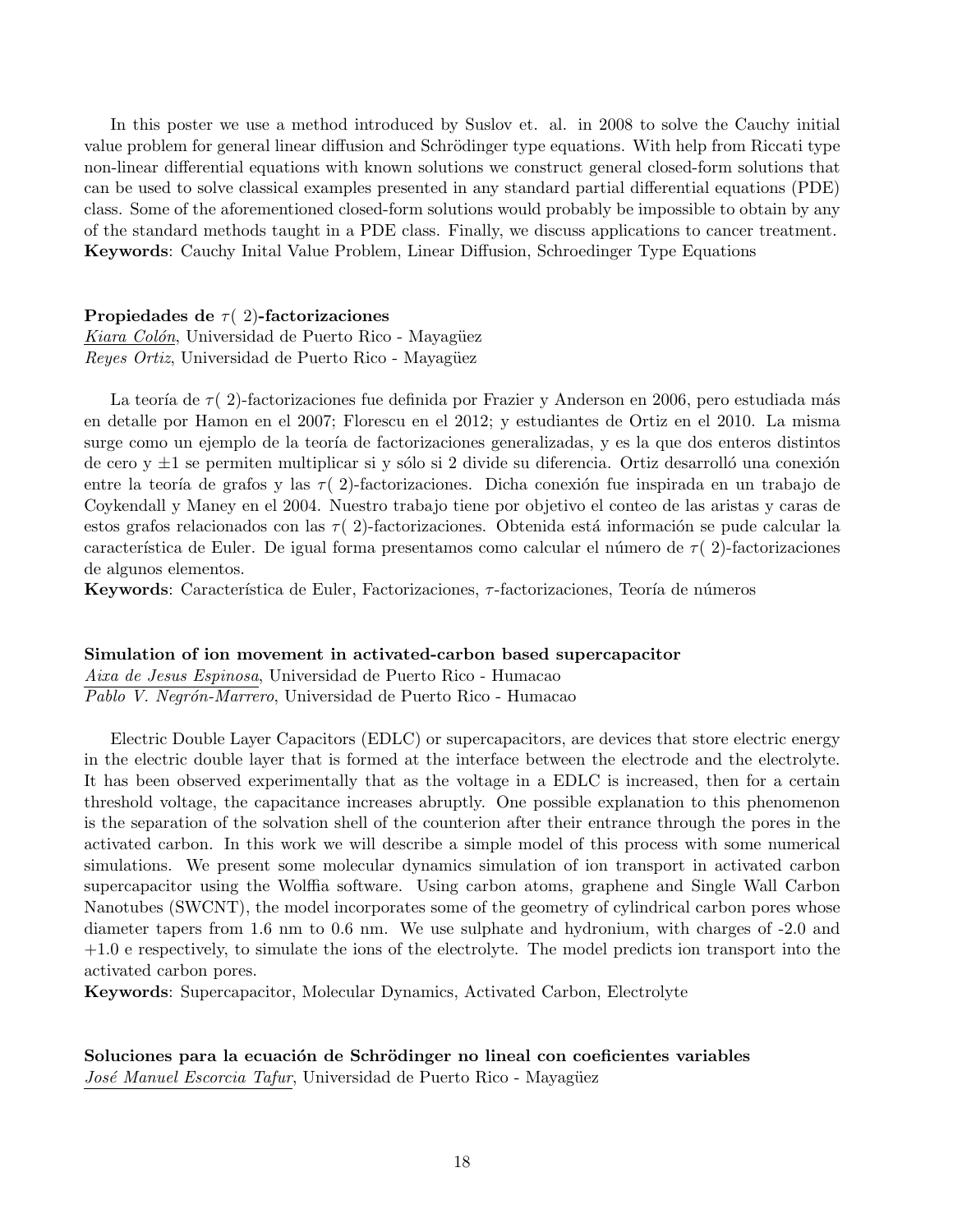El estudio de ecuaciones de Schrödinger no lineales no autónomas (ESNA), ha despertado un gran interes debido a los diversos problemas físicos en las que estas aparecen como modelos fundamentales. Problemas pertenecientes a física cuántica, óptica no lineal, física del plasma, entre otros; hacen de estas ecuaciones un fuerte potencial para el entendimiento y desarrollo de muchos fenómenos físicos. Sin embargo, a raíz de la complejidad que implica resolver tales ecuaciones; han sido conectadas vía transformaciones, familias de ESNA con la ampliamente estudiada ecuación de Schrödinger no lineal usual (ESNL), permitiendo en la mayoría de los casos traducir problemas pertenecientes a las primeras de estas en uno equivalente en la segunda ecuación.

En este mismo orden de ideas, se pretende enlazar un tipo de ecuación de Schrödinger no lineal no autónoma con Hamiltoniano tipo cuadrático con la ESNL, ansiosos de aprovechar propiedades de esta ´ultima en pro de posibles nuevos resultados acerca de la versi´on general de tal ecuaci´on. La transformación aquí utilizada, exige la solución de un sistema de ecuaciones diferenciales ordinarias no lineales encabezado por una particular ecuación de Riccati, tal sistema, como es bien sabido resulta generalmente difícil de resolver, por ello pretendemos obtener soluciones lo mas óptimas posible para éste y junto a las soluciones clásicas de la ESNL, construir nuevas soluciones de la ecuación de Schrödinger no lineal no autónoma.

Keywords: Ecuación de Schrödinger no lineal, Ecuación de Riccati, Hamiltoniano tipo cuadrático

## Detección de huecos en arreglos de moléculas utilizando diagramas de Voronoi y triangulaciones de Delaunay

Melissa López, Universidad de Puerto Rico - Humacao Pablo V. Negrón-Marrero, Universidad de Puerto Rico - Humacao

La caracterización geométrica de arreglos de moléculas es una técnica muy eficiente y útil para obtener información sobre las propiedades físicas de dichos arreglos. Con esta caracterización se puede obtener información sobre la estructura de las moléculas, como por ejemplo, la localización de sus ´atomos y la densidad local del arreglo, en particular, para detectar "huecos" en el arreglo. En este trabajo estamos interesados en utilizar diagramas de Voronoi y triangulaciones de Delaunay para determinar la existencia de huecos en arreglos de moléculas. La triangulación de Delaunay nos brinda información sobre la densidad local de los puntos, esto es, en áreas de baja densidad deberíamos encontrar los triángulos de mayor área y viceversa. Por lo tanto, podemos utilizar el tamaño de los triángulos como una medida de la densidad local de los átomos. En este trabajo utilizamos diagramas de Voronoi y triangulaciones de Delaunay para definir las correspondientes funciones de densidad local para un arreglo de moléculas. En particular, estudiamos un sistema de argón líquido y analizamos las densidades locales para caracterizar los huecos en el sistema. Para la creación de nuestro sistema, utilizamos Wolffia, un interfaz gráfico de código abierto creado para preparar y monitorear simulaciones de dinámica molecular clásica.

Keywords: diagrama de Voronoi, triangulación de Delaunay, arreglos de moléculas

#### Factorizacines amigas

Eric L. Rivera Rodriguez, Universidad de Puerto Rico - Mayagüez Reyes Ortiz, Universidad de Puerto Rico - Mayagüez

En la XXIII Olimpiada Colombiana de Matemáticas y V Olimpiada Bolivariana de Matemáticas, nivel intermedio, se definen los números amigos como dos enteros positivos cuyo producto es un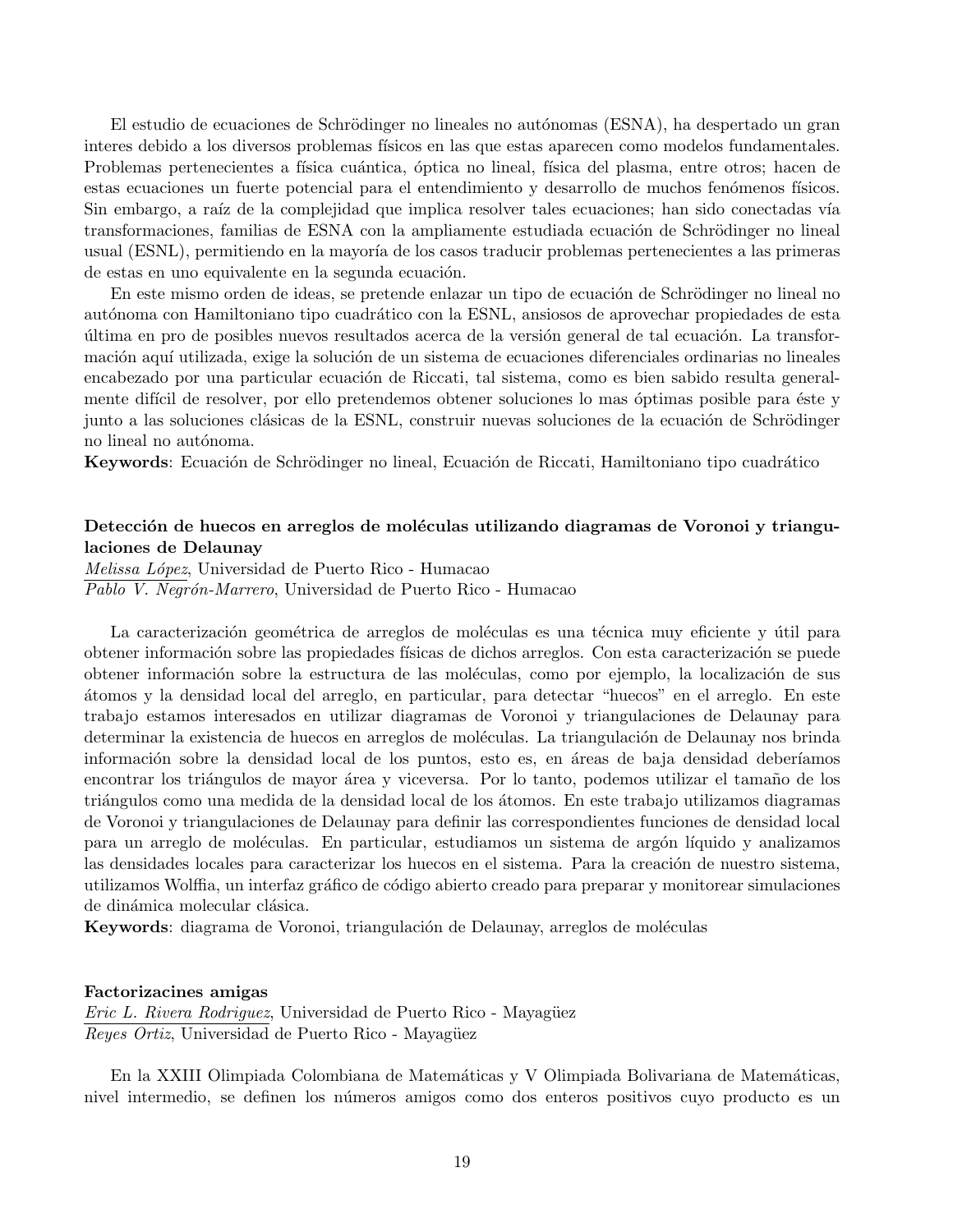cuadrado perfecto. A raíz de esto, "amigo" se convierte en una relación de equivalencia. Este trabajo utiliza la relación amigo, denotada  $\tau$ , y estudia las  $\tau$ -factorizaciones o los  $\tau$ -productos de los enteros. Es decir, dos enteros distintos de cero y de  $\pm 1$  se permiten multiplicar si y solo si son amigos. Se caracterizó cuando un elemento distinto de cero y de  $\pm 1$ , tiene una  $\tau$ -factorización no trivial. Presentamos resultados con respecto a la relación y algunas herramientas para poder entender las  $\tau$ -factorizaciones no triviales.

Keywords: Factorización, Relación amigo,  $\tau$ -factorizaciones

#### Analysis of time series data of varying length

Orlando Rivera, Universidad de Puerto Rico - Río Piedras

Time series data analysis methods have been proposed in the past. Many of these methods focus on shape based similarity. This type of analysis have been seen to work well with short time series but produce less accurate results when applied to longer time series. Additionally, methods like Symbolic Aggregate Approximation (SAX) work well with long time series but not much information was found on how it performs on time series data with varying length. Here we propose to test the Bag-of-Patterns (B-o-P), derived from the Bag-of-Words (B-o-W) technique on univariate time series data of varying length and compare the results to other techniques like SAX and Dynamic Time Warping (DTW). This is done with the uses of computer software and algorithms that will aid in the time consuming tasks of analyzing time series data. We expect that if the B-o-P is used to analyze time series data of varying length, then the results obtained from this technique will be more accurate than others, because the B-o-P can lower-bound the distances and better detect anomalies.

Keywords: Varying length time series, Bag-of-Patterns (B-o-P), Symbolic Aggregate approximation (SAX), Dynamic Time Warping (DTW), time series analysis

#### Toa: a web based NetFlow data network monitoring system

Eric Santos, Universidad de Puerto Rico - Río Piedras

Albert Maldonado, Universidad de Puerto Rico - Río Piedras

We present the new features of Toa, an open source web based Netflow data network monitoring system (NMS). Toa's new collection of parallelised scripts that automatically parse NetFlow data, store the resulting information in a database system, and generate interactive line charts for network visualisation analytics, configured, filtered and organised by the new and improved Toa interface.

In this work we showcase a new main graphic user interface (GUI) and an administrator's interface for Toa. The new interfaces are implemented with the Model View Controller programming model and its 80

We have also taken up the task of optimising Toa's parser and graphing scripts. Using python's multiprocessing library we implemented a new multi process version of the grapher that is considerably faster than our previous version. We have also used Disco, an open source framework for distributed computing based on the MapReduce paradigm, to optimise our parser scripts with the intent of being able to speed up the processing of larger amount of network data.

Keywords: NetFlows Networks, Networking, Network Monitoring, Network Monitoring System, System Administration, Cyber Security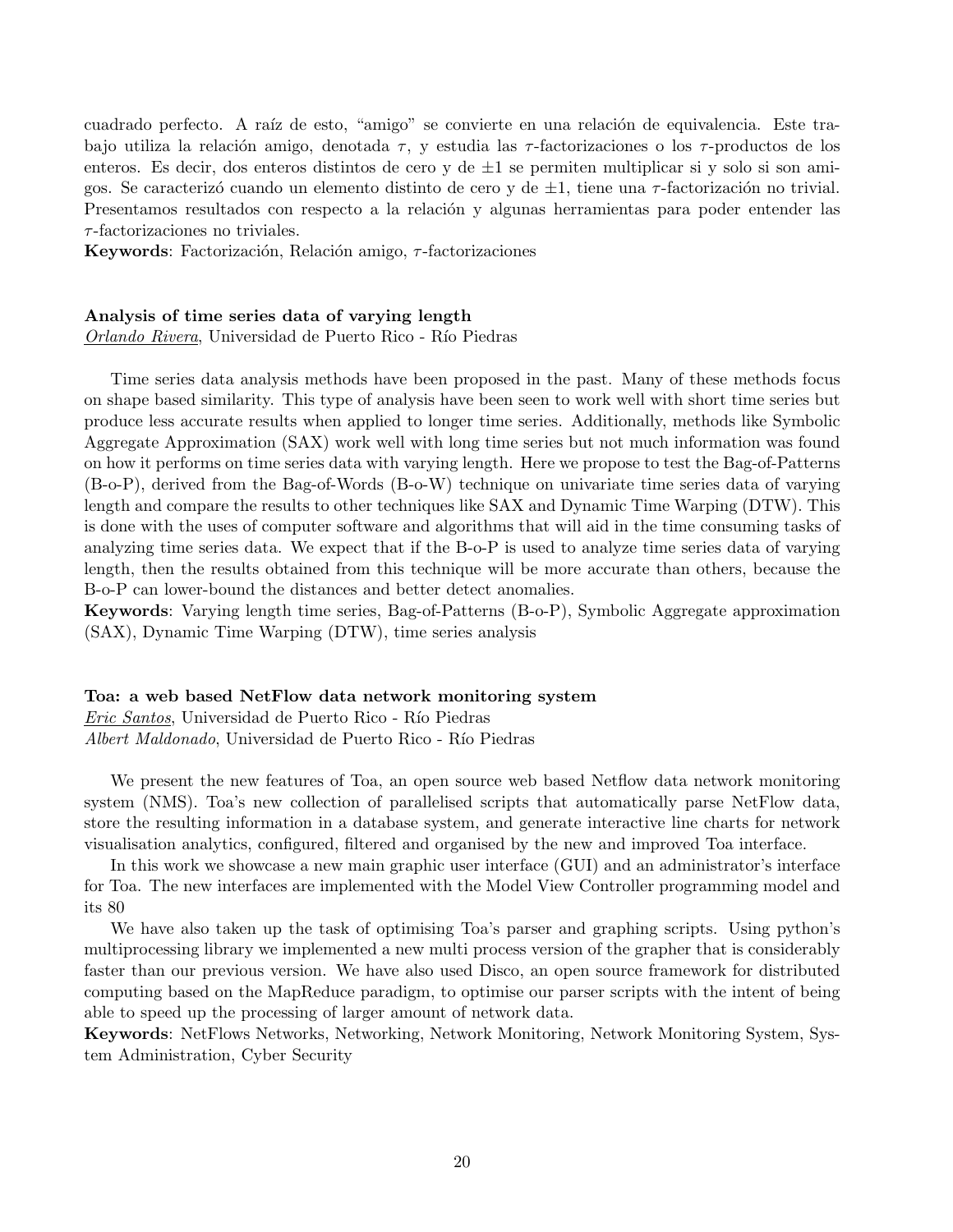#### Orbits structure of certain reduced linear modular systems

Cassandra Schaening, Universidad de Puerto Rico - Río Piedras Edusmildo Orozco, Universidad de Puerto Rico - Río Piedras

Let p be a prime,  $Z_p$  be the integers modulus p, and  $Z_p^n$  be the n-dimensional vector space over  $Z_p$ . A linear modular system is a pair  $(Z_p^n, S)$ , where S is an  $n \times n$  matrix over  $Z_p$ . It is well known that when S is nonsingular, it partitions the space  $Z_p^n$  into equivalence classes called *orbits* (a.k.a cycles) [B. Elspas, 1965. Given a linear modular system  $\mathcal L$  defined by a nonsingular matrix S over  $Z_p$ , then any nonsingular matrix M that commutes with S induces an equivalence relation on the set of orbits of  $\mathcal L$ and the resulting system is called a *reduced linear modular system* [E. Orozco, 2008]. Even though the orbits structure of this type of system resembles those of linear modular systems (i.e., is composed of cycles), some important cases have been elusive until now. Of particular importance is the problem of given a matrix  $S$ , find a matrix  $M$  such that the resulting reduced linear modular system has a *minimal* orbits structure. In this work we present our approach, software tools, and some results for the case where  $S$  is nonderogatory and its minimal polynomial is a nontrivial power of an irreducible polynomial over the integers modulus a prime p. The solution to this problem is important for optimizing a fast multidimensional Fourier transform of prime–edge length with linear symmetries in its inputs. Keywords: linear modular systems, cyclic structure, orbits, Fast Fourier Transform

## Soluciones para ecuaciones diferenciales parciales no lineales usando sistemas de Riccati Jessica Trespalacios Julio, Universidad de Puerto Rico - Mayagüez Erwin Suazo, Universidad de Puerto Rico - Mayagüez

Desde una perspectiva física, los procesos de convección- difusión y reacción- difusión son fundamentales en la descripción de una amplia variedad de problemas en física, química, biología y ciencias de ingeniería. Después de los trabajos pioneros de Kolmogorov, Petrovskii y Piskunov y Fisher en 1937, sobre la ecuación de reacción difusión no lineal, ha sido de gran interés establecer las propiedades y características en los procesos de difusión en medios reactivos.

Para la presentación en este poster se propone estudiar de manera puntual un tipo específico de ecuación de difusión: la ecuación de Burger, la cual representa un modelo simple no lineal para ondas difusivas en mecánica de fluidos; el objetivo que se plantea es generalizar la transformación Hopf - Cole en el contexto del caso no autónomo de la ecuación de Burger, lo que permite que ésta sea explícitamente resuelta a partir de la resolución de la correspondiente ecuación de calor asociada. Para este hecho es preciso construir soluciones generales del sistema de Riccati y el sistema de Ermarkov, propuestos por Suslov et al, las soluciones a estos sistemas permiten construir transformaciones optimas entre la ecuación de Burguer no autónoma y la ecuación de calor lineal pero para este caso con coeficientes variables, además de esto se marca como objetivo alterno establecer intervalos de tiempo donde las soluciones para la ecuación no presenten singularidades.

Keywords: Ecuación de Burger no autónoma, Transformación Hopf-Cole, Sistemas de Riccati